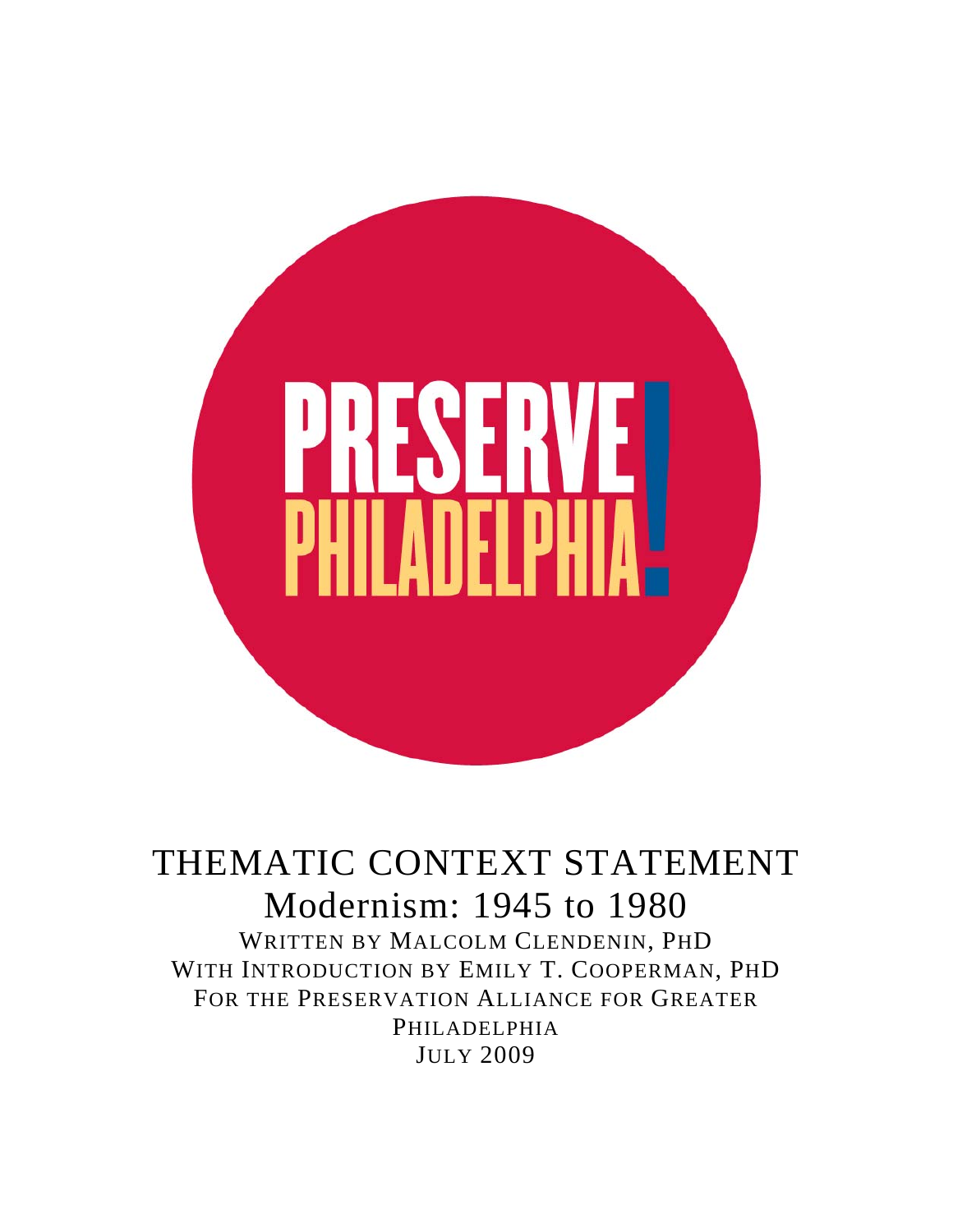

l

# **A COMPLICATED MODERNITY: PHILADELPHIA ARCHITECTURAL DESIGN 1945-1980**

**Written by Malcolm Clendenin, PhD Edited, with Introduction by Emily T. Cooperman, Ph.D.** 

## **I.INTRODUCTION**

#### **Modernisms in Philadelphia after World War II**

Like most large, prosperous cities in the United States, architecture in the period after World War II in Philadelphia was, to a great extent, marked by two national trends. The first of these was the spread of the International Style and subsequent popular modernist styles that followed it, including Brutalism and later variations on the International Style. These international idioms were used with some variation in materials and detail throughout the region, and particularly marked large-scale commercial, institutional, and residential projects. The practitioners who relied on these design modes were the most successful in the region by the measures of size and numbers of commissions, and their projects are significant for the changes they wrought to life in Philadelphia region at the local level. The second was a trend that had preceded International Modernism, one that is often described as "regional modernism." It might, however, be better be termed "American modernism," since it encompasses the works of such eminent practitioners as Frank Lloyd Wright. In contrast to many other cities, Philadelphia had a significant history of both American modernist and International Style architecture before World War II, and the Beaux Arts methods and approaches that shaped much of this architecture continued to influence Philadelphia area designs after the war.

In distinct contrast to other cities, however, Philadelphia in the postwar period spawned an internationally significant group of designers that together have been called the "Philadelphia School." They produced far fewer, and generally far smaller projects than those who followed international style trends, but many of their works in Philadelphia are nationally, if not internationally significant. The best known among this group of important designers are arguably Louis I. Kahn (1901-1974) and Robert Venturi (b. 1925) and his wife and professional partner, Denise Scott Brown (b. 1931).

Before the War, Modernism in the city rested in the work of such important figures such as Kenneth Day (1901-1958), with such works as the Charles Woodward House in Chestnut Hill (1938-1939) and Oscar Stonorov's (1905-1970) Carl Mackley Houses (1933-34, in association with Alfred Kastner and W. Pope Barney), representing "Regional Modernism" and "International Style," respectively. Remarkably, Philadelphia was noted for its modernism, particularly in connection with its domestic buildings that were not "modernist" in style. In 1927, George Edgell, then dean of the Harvard's architecture faculty, characterized the Seabreeze residence, a Colonial Revival house designed by H. Louis Duhring, as "truly and at the same time unobtrusively modern," and noted that "it represents careful study in proportion, in planning, and in surface textures, revolutionary in nothing, satisfactory in everything." The most

<sup>1</sup> George Edgell, *American Architecture of Today* (New York: Charles Scribner's Sons, 1928), p. 111.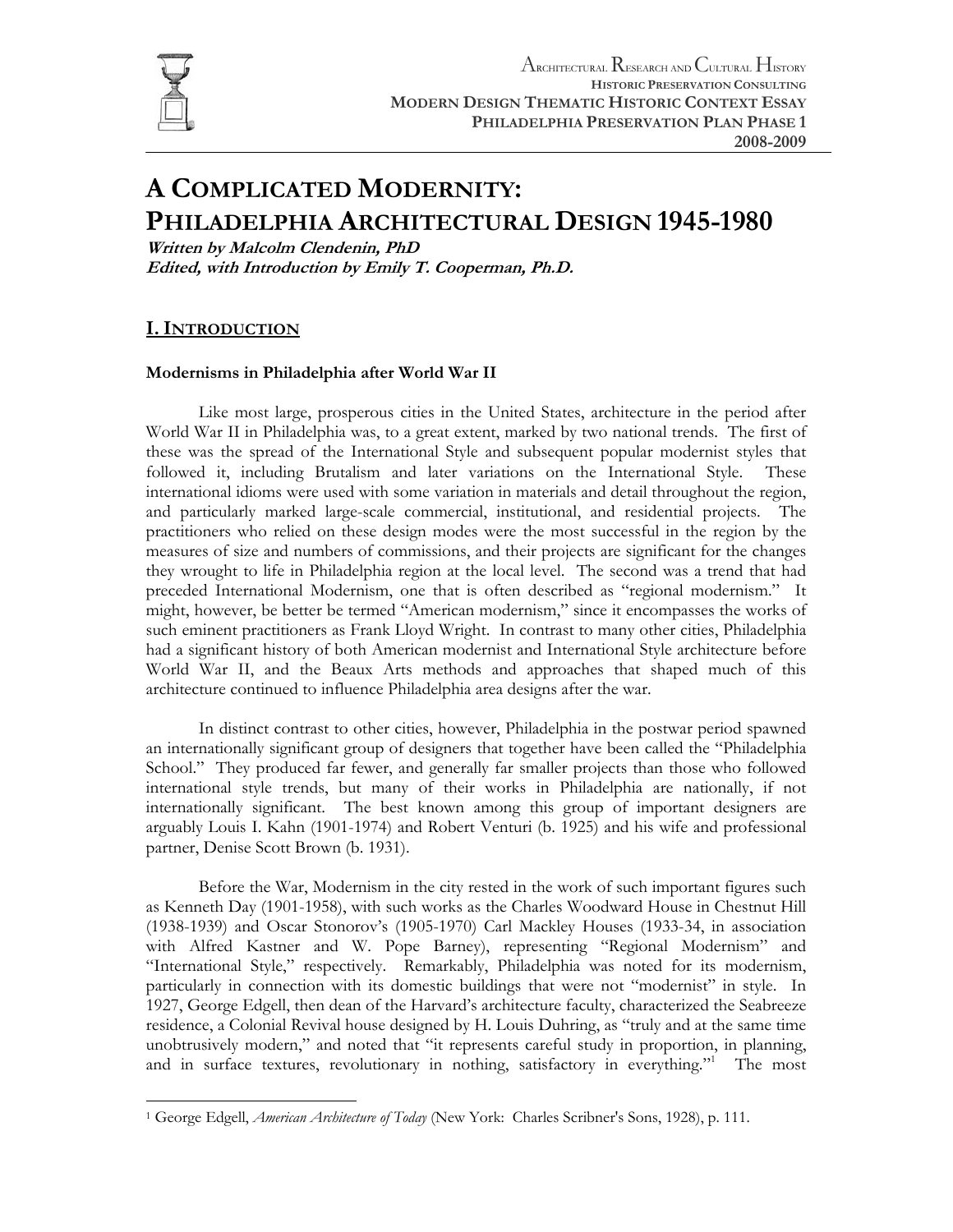

l

important contributing factor to this pre-war modernity in Philadelphia twentieth-century architecture was the strength of Beaux-Arts methods of design due to both the teaching and professional practice of Paul Philippe Cret at the University of Pennsylvania. Cret's influence was profound and would continue long after his death in 1945, even on those whose work bears no obvious stylistic connection to his more famous projects in the city such as the Rodin Museum. In contrast to this modernism of the 1920s, in the period after World War II, Philadelphia design would take a decidedly revolutionary turn.

It could be said that Philadelphia architectural design from 1945 to 1980 is complex and even contradictory, and in these ways it reflects the richness of modern experience, to borrow phrases from Robert Venturi, one of the cities most famous modernists.<sup>2</sup> The city with a longstanding reputation of Quaker tolerance boasts both Modern Movement and also "Post" modern<sup>3</sup> architecture, and was one of the cradles of architectural ideas that by the close of the twentieth century could be seen on six continents. Philadelphia's architectural modernity was weaned on history, and is itself now historic.

European Modernism famously arrived on the shores of the Delaware River in the form of George Howe (1886-1955) and William Lescaze's (1896-1969) Philadelphia Savings Fund Society tower of 1929-1932 (Howe would remain an important force in Philadelphia Modernism until his death in 1955). This building still serves to remind that Philadelphia's modernity was complex long before Venturi foregrounded that adjective, for the PSFS melds a Walter Gropiusinfluenced International Style with touches of American Art Deco and Machine Age metals, and even a measure of Berlin Expressionism in its blackish hues and corner curve, reminiscent of an Erich Mendelsohn department store. Its anomalous character with respect to the "pure" International Style was articulated simply by Henry-Russell Hitchcock and Philip Johnson's epochal exhibition at the Museum of Modern Art in New York and accompanying book of 1931, when they called the "relation of the base with its curved corner to the tower . . .awkward."4

Two main factors set the stage for design and development in the immediate post-war period in Philadelphia, and had long-reaching consequences in the decades that followed. The first of these was a series of planning initiatives in the city that set the direction for areas of redevelopment and growth. The second of these was the arrival of a group of significant designers at the University of Pennsylvania in the early 1950s in connection with the re-making of architectural education there.

The essay that follows charts the course of Philadelphia modernism in two sections. The first identifies the key events and factors in spurring design in the city after World War II. The second section discusses practitioners and key projects through thematic groups and geographic clusters.

<sup>2</sup> From the opening sentences of Venturi's famous 1966 book (listed in Bibliography below). Although many have allied Venturi's work, and that of his firms including the present Venturi, Scott Brown and Associates, with post-Modernism, Venturi himself has always counted himself as a modernist.

<sup>&</sup>lt;sup>3</sup> The capitalization and punctuation of this term are significant, as will be discussed below.

<sup>4</sup> Henry-Russell Hitchcock and Philip Johnson, *The International Style* (New York: W. W. Norton & Co., 1932), p. 159.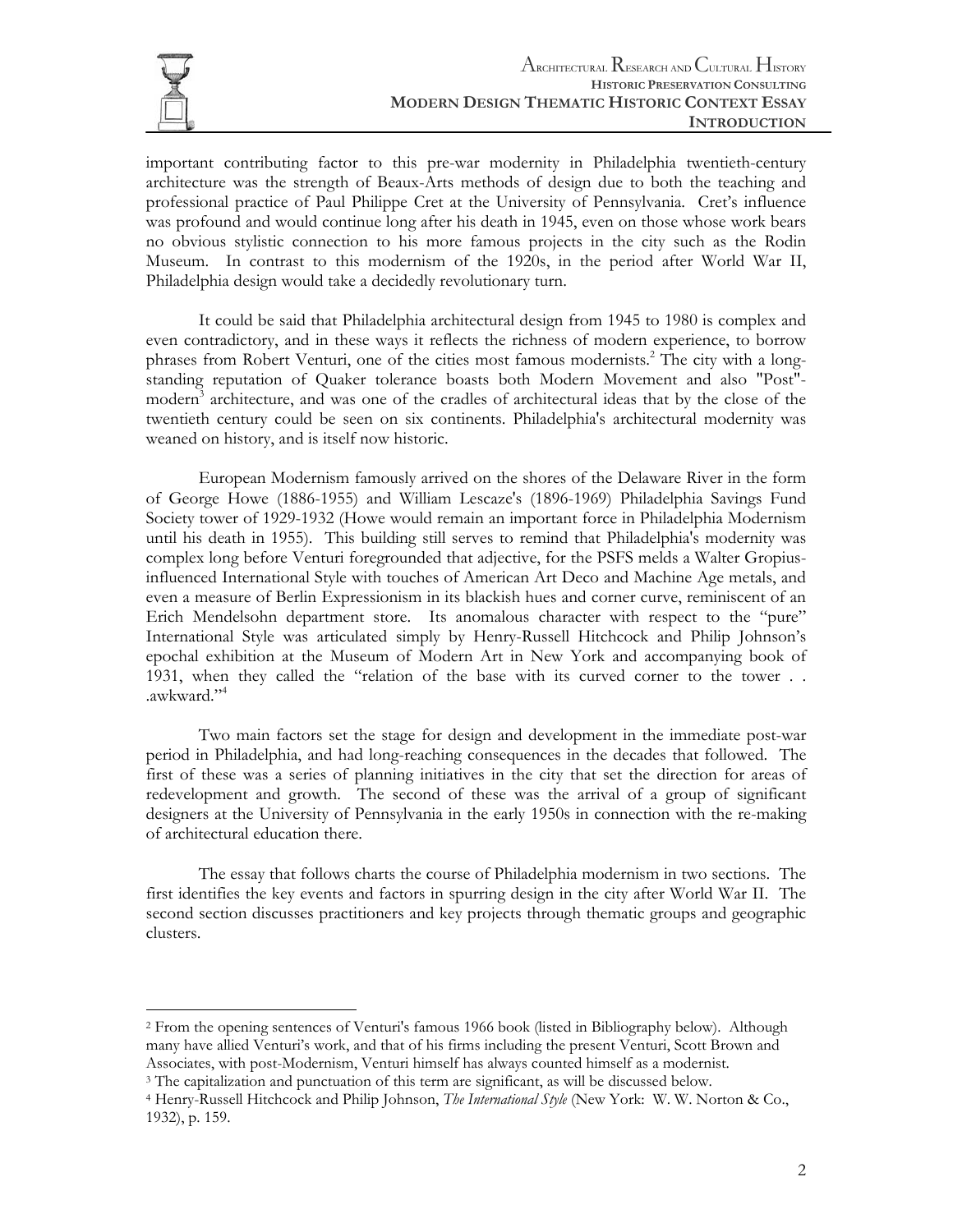

## **Key Events and Drivers of Change**

#### *Postwar Initiatives and the Presence of the Past*

The literally towering achievement of Howe and Lescaze loomed over a key event that came on the heels of World War II. Like most of the country, Philadelphia was imbued with a spirit of renewal and expansion in the immediate post-war years. In the city, one of the first manifestations of this post-war spirit appeared in 1947 in the "Better Philadelphia" exhibit that helped to catalyze the existing batteries of commercial, industrial, legal, and humanitarian Philadelphia to develop a vision of the truly modern postwar metropolis. Although the City Planning Commission had been established in 1919, interest in planning the future of Philadelphia coalesced most strongly after the close of World War II. More than 340,000 visitors saw the exhibit staged at Gimbels Department Store, where ideas were presented for public scrutiny that were deliberately visionary. Many of them, however, were ultimately enacted, and the concepts of the 1947 plan served as the basis for the 1960 Comprehensive Plan for the city and the 1963 Plan for Center City that followed it. Two fundamental, inextricably intertwined outcomes resulted from these planning initiatives: redevelopment and expansion. It is significant that the show was not commissioned by a government agency; rather, the impulse came from concerned private citizens seeking to build a new, post-War Philadelphia. One of the key issues in the postwar era was the anticipation of building for a city that was expanding rapidly as it had done ever since its founding; the anticipated city of two million, however, was short-lived as Philadelphia's industry began to leave it as it did so many American cities after the 1960s.

In 1947, the first objective was to stimulate economic growth, and although the focus in the 1947 exhibition remained in Center City, the proposals reflected a greater awareness of the full extent of the city limits, as well as the effects both good and bad of the surge of suburban growth. Such growth altered not just the Delaware Valley but numerous metropolitan areas across the United States during the postwar Baby Boom. In Philadelphia, for example, the arrival of Interstate 95 spurred the growth that had begun in the 1930s in the Northeast section of the city, where developers constructed hundreds of residences. The overwhelming majority of this work was done without professional designers.<sup>5</sup>

Philadelphia's Revised Charter of 1951, which was in part a response to the 1947 exhibit, gave the City Planning Commission new powers, including advisory oversight of building projects by numerous branches of the municipal government. In 1960, a Comprehensive Plan for Philadelphia's development was adopted. It underwent numerous changes over the ensuing decades, and competing proposals were put forward by various individuals and groups, perhaps most famously by Louis I. Kahn, whose studies were supported by a grant from the Graham Foundation and became well known to architects and urbanists (few of them were ultimately put in place). The debate, though sometimes heated, was a good sign: it meant that Philadelphians were serious about shaping their built environment.

The figure who stands out above most others in planning in these post-World War II years was Edmund Bacon (1910-2005), who served as Executive Director of the City Planning Commission from 1949 to 1970. The effects of his work continued to be felt for decades afterward. Bacon knew well the complexities of getting things built, and the tensions that arose between various groups. He wrote in 1961:

<sup>5</sup> On the role of developers building out this portion of the city, see Peter Binzen, "A Place to Live," in Murray Friedman, ed. *Philadelphia Jewish Life: 1940-1985* (Ardmore, PA: Seth Press, Inc., 1986), 183-199.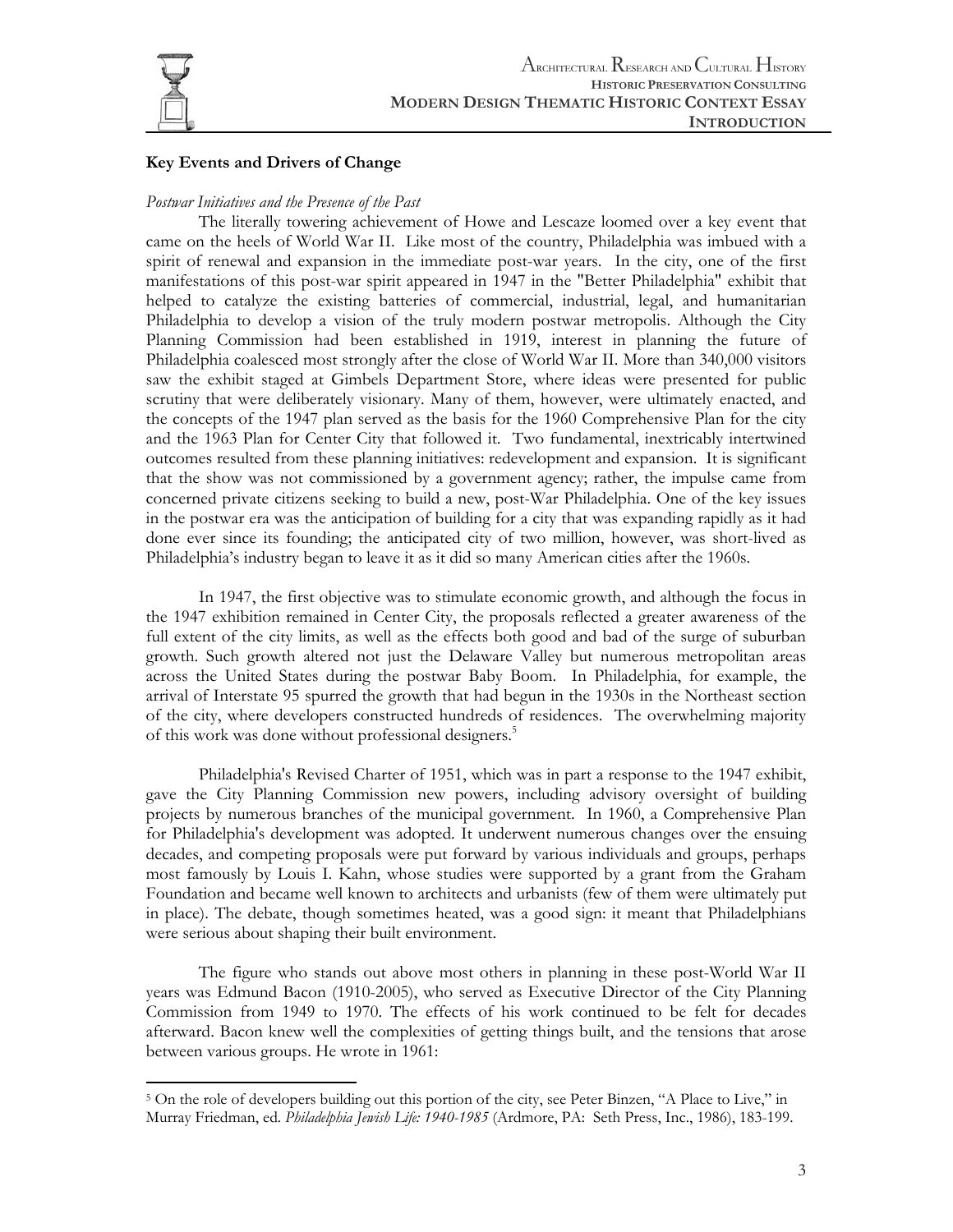

The planner must learn from the architect and the client, the architect from the demonstrated scope of vision of the planner, the developer from the work of other developers, and the government officials, the newspapers and the community at large from what they see rising about them, the whole brought to life by the heat of the tensions of construction.6

Although Bacon was not without his later critics, he exerted a prodigious force upon Philadelphia's built environment in the postwar decades nearly equal to that of the redoubtable Robert Moses in New York, who is justly considered a national figure for his effect on the five boroughs of New York City in roughly the same period. Like Moses in New York, Bacon succeeded in getting his ideas implemented.

A collateral effect of the renewed public interest was the strengthening of the professions of architecture, planning, and landscape architecture in Philadelphia. The Philadelphia chapter of the American Institute of Architects became one of the most energized in the United States by the late 1960s. A trickle-down effect occurred in which the achievements of the more highprofile firms did increase the horizons of more modest firms. As awareness grew, clients – both public entities and private corporations – became intrigued by the possibilities of good Modernist design.

In the immediate postwar years, two key areas of redevelopment came to the forefront in Center City – both of these would engage key, yet different aspects of design in the postwar period. The first of these, the redevelopment of Penn Center at the very heart of the downtown on the west of City Hall, looked to the international precedents in Modernist design to create an up-to-date, urban nexus, removing the nineteenth century built fabric to create anew in much the same manner as countless redevelopment projects in the postwar years around the country. The second, Society Hill and the creation of National Historical Park, sought not just to weave the existing, historic eighteenth-century built fabric of the city into new urban design, but also to highlight it. This was a subtle, yet significant shift in the relationship between modernist design and colonial forms that had existed before World War II.

What is most significant about this shift was the notable difference between the common, tabula rasa approach to the past embodied in the creation of Penn Center and the approach at the center of the work in Society Hill and around Independence Hall. For it was the very presence of history, of an extensive built fabric in which the threads of 250 years of evolution were woven, that made context and contextuality a keynote of the Philadelphia School – the city's most famous contribution to international design in the postwar period. This label had been used by Ralph Adams Cram back in 1904,<sup>7</sup> but its best understood current meaning was established by an article in the magazine *Progressive Architecture* in April 1961.<sup>8</sup> It became a widely-used reference to the architects of postwar modernism in the Delaware Valley. Evident in the work of Kahn and other students of prominent University of Pennsylvania Professor of Architect Paul Philippe Cret as well as in the projects of Venturi, his wife and professional

<sup>6</sup> Edmund Bacon, "Downtown Philadelphia: A Lesson in Design for Urban Growth," *Architectural Record*  129 (May 1961): 146.

<sup>7</sup> In his article "The Work of Messrs. Frank Miles Day and Brother," *Architectural Record* 15, 5 (May 1904): 397.

<sup>8</sup> Jan C. Rowan, "Wanting to Be: The Philadelphia School," *Progressive Architecture* 42 (April 1961): 130.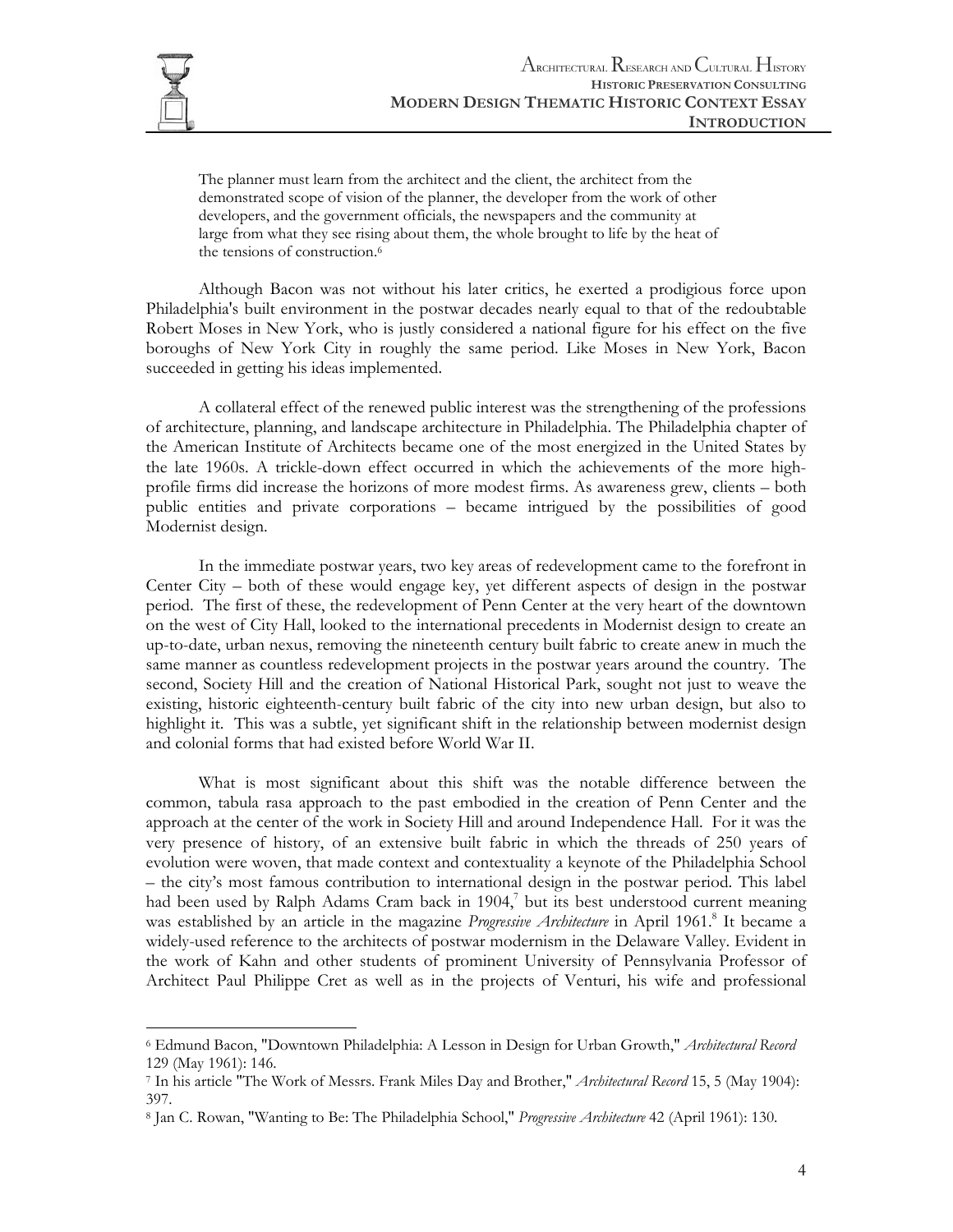

partner Denise Scott Brown, and others, was a desire to knit an architectural project into its surroundings.

The return of a concern for context and history was nothing less than a sea-change in architecture. Indeed, the 1960s have sometimes been identified as the "death of modernism."<sup>9</sup> Philadelphia cannot claim all of the credit in this; the worldwide resistance to some of the principles of Mies van der Rohe, Gropius, and Le Corbusier resulted from numerous forces on several continents. Nevertheless, Philadelphia's built works of the 1960s and 1970s, and its firms (both world-famous and those less well-known) form a remarkable case study of one of the most significant periods in twentieth-century architecture, and remain one of the most significant aspects of its built environment.

It is important to note that one of the most important matters of the return to response to context for which the "Philadelphia School" is renowned is the matter of the Philadelphia context itself. Never far away from Philadelphia firms stood some of North America's best remaining examples of eighteenth- and nineteenth-century construction, so it is not surprising that the "Philadelphia School" of 1945-1980 looked to history, sometimes subtly if not even mysteriously in the works of Kahn and his followers, sometimes wittily in those influenced by Venturi and Scott Brown. The members of the "Philadelphia School" developed their modernity by looking critically at history, including the history of early Modernism. It is a postmodern irony that what was new in the 1960s and 1970s is now important history.

#### *Reshaping Architectural Education at the University of Pennsylvania and the Philadelphia School*

One of the key factors in shaping post-War architecture in Philadelphia was the role of the faculty at the University of Pennsylvania's School of Fine Arts. In the period before the Great Depression, the University of Pennsylvania had become the leading center of architectural education in the country under the direction of Cret, the Professor of Architecture, and Dean Warren Laird. After Laird's departure in 1932, the School of Fine Arts began to fall under the shadow of the new methods and styles being taught at Harvard's Graduate School of Design under the leadership of Dean Joseph Hudnut and the teaching of Walter Gropius. The hiring of G. Holmes Perkins (1904-2004) as dean at Penn in 1951 had a significant impact on Philadelphia modern design, planning, and building. He came from a position teaching urban planning at Harvard's Graduate School of Design, although he had been trained as an architect. Not only did Perkins set about re-making the School of Design in the image of Harvard's GSD, but he brought on a new, energetic faculty, many of whom would become leading lights in the Philadelphia School. Another factor that increased his influence was that the University's leaders consulted him when making decisions about Penn's campus; Perkins also had a role in shaping redevelopment within the city as Chairman of the City Planning Commission (of which Bacon was Executive Director). Perkins role in the massive post-War building and redevelopment program in West Philadelphia conducted by Penn was a significant factor in Philadelphia Modernism: he was at least partly responsible not only for engaging nationally-significant architect Eero Saarinen for Hill Hall on the campus but also probably secured the commission of the Richards Medical Laboratories commission -- an internationally significant design-- for Louis Kahn at roughly the same time, shortly after he had lured Kahn from Yale to return to

<sup>9</sup> See Diane Ghirardo, *Architecture After Modernism* (New York: Thames and Hudson, 1996).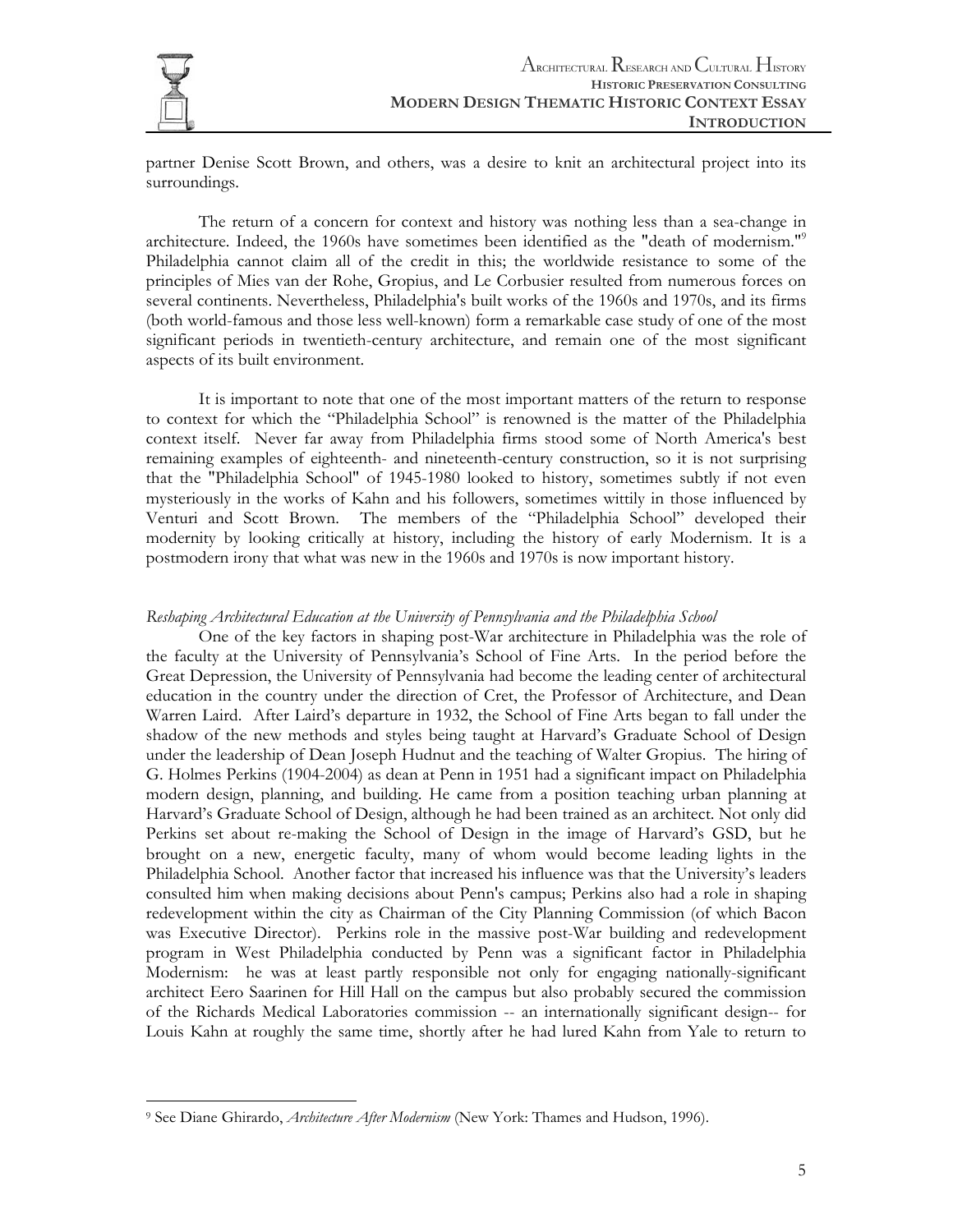

teaching at his alma mater.<sup>10</sup> This was rather unusual; it is more typical for American universities to make decisions about major architectural undertakings without consulting their architectural teaching program.

Perkins wrote in 1961, when many American inner cities were at the nadir of their fortunes, that

so generally has it become the custom to decry the city that any effort to recreate an urbane and civilized environment within the old fabric would appear foredoomed to failure. Yet despite decay and obvious neglect, despite the false lure of the suburbs, . . . the city uniquely offers that richness of life without which there would be no culture or civilization. Here are the stimuli for new adventures of the spirit ... Here the architectural heritage of the past can be wedded to the future to produce a variety and richness that no single designer could hope to rival ... [In Philadelphia] the fortunate but by no means accidental confluence of political reform, business leadership and creative planning has ignited a renaissance hardly dreamed possible a short generation ago ... Confidence has reappeared in the community ... [Even] if one is skeptical of pictures or is more financially inclined, he will find in ... the Comprehensive Plan convincing evidence that Philadelphia is prepared to back its plans with cash.11

In addition to Kahn, Romaldo Giurgola (b. 1920) of Mitchell/Giurgola, Robert Venturi, Denise Scott Brown, and Robert Geddes (b. 1923; who with fellow Harvard alumni formed Geddes, Brecher, Qualls and Cunningham in 1960), all came to teach in Penn's architecture program under Perkins. In addition to these key figures, Perkins also recruited landscape architect and theorist Ian McHarg (1920-2001) as well as architect Anne Tyng (b. 1920), who played a key role in Louis Kahn's firm. Each of them would spread ideas fostered in Philadelphia to other states and nations in the ensuing decades: Giurgola became the architecture head at Columbia University, and his most ambitious project was the new national government building in Canberra, Australia. Geddes went to Princeton University to head its architecture department. With the notable exception of the Richards Building at Penn and the Esherick House in Chestnut Hill, most of Kahn's great works are not just outside of Philadelphia but indeed flung across the world, and can be found in New York, Connecticut, Texas, California, India, and Bangladesh.<sup>12</sup>

<sup>10</sup> This is documented in Emily T. Cooperman, "National Historic Landmark Nomination for the Alfred Newton Richards Medical Research Laboratories and David Goddard Laboratories Buildings, University of Pennsylvania," 2008, on file with the National Historic Landmark Office, National Park Service, Washington, D.C.

<sup>11</sup> Preface to the book by the American Institute of Architects, Philadelphia Chapter, *Philadelphia Architecture* (New York: Reinhold, 1961). 12 It should be noted that the University of Pennsylvania's Architectural Archives houses Kahn's archive

as well as Venturi, Scott Brown's. Penn also houses the papers of other major architects of 1945-1980.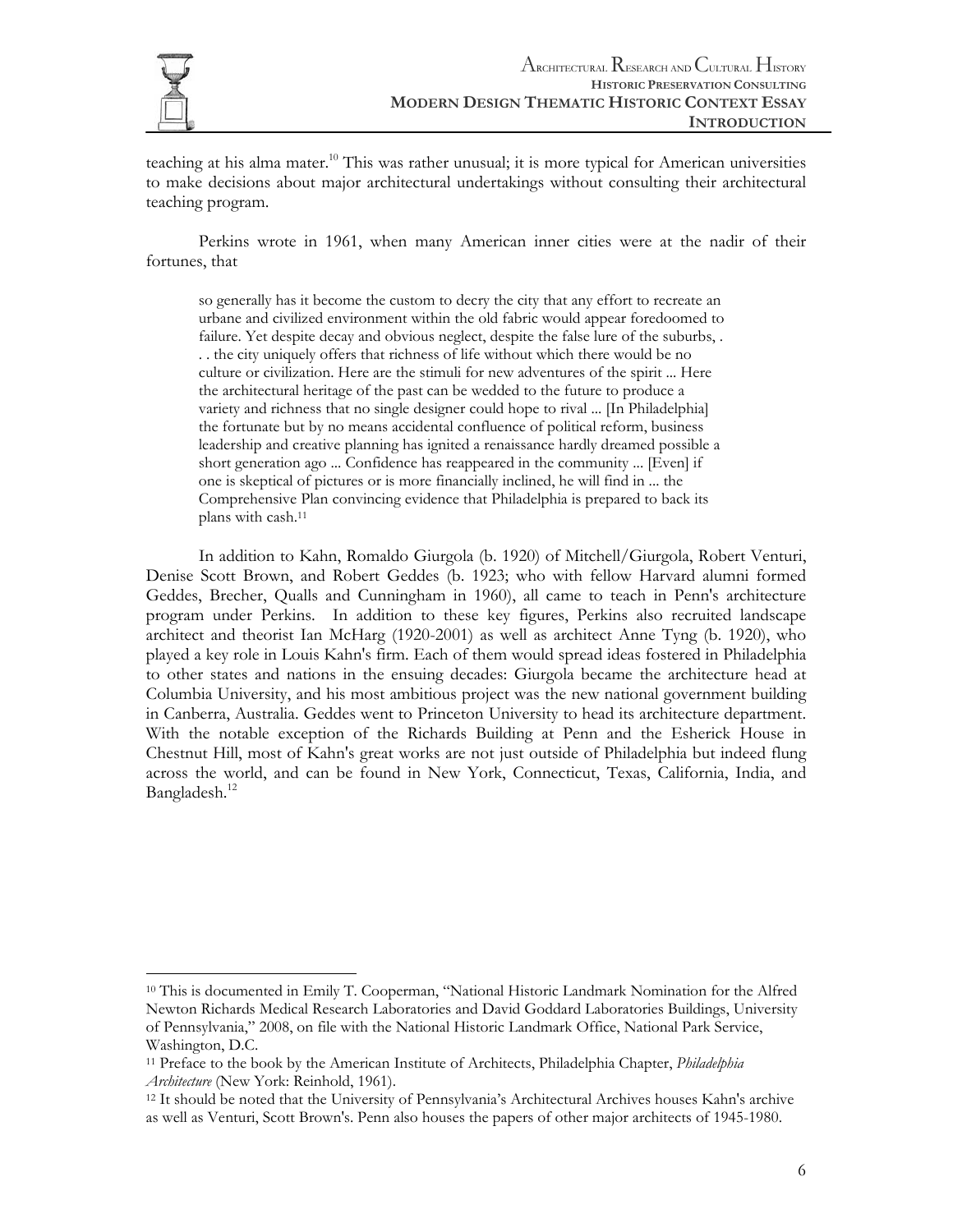

## **II. THEMATIC GROUPS**

#### **1. Commercial and Corporate Design, Vincent Kling and the International Style**

In contrast to the ground-breaking work of the architects of the Philadelphia School that appeared on the scene beginning at the end of the 1950s, one of the most visible changes to Philadelphia in the immediate postwar period was the result not just of grand planning initiatives but also of the arrival on the Philadelphia scene of Vincent Kling (b. 1916). Vincent Kling, who would head the largest architectural practice in the Philadelphia region in the 1960s and 1970s and shape much of downtown Philadelphia in the post-World War II era, was born and raised in East Orange, New Jersey. Immediately after the War, Kling took a position in the New York office of Skidmore, Owings and Merrill as a designer. He left soon after to establish his own office in Philadelphia in 1946, taking the corporate, studio-based office organization of SOM with him to the new firm. This highly organized and efficient system was a key element in the successful completion of a prodigious number of projects, many on a large scale, in the Philadelphia region and beyond. One of the earliest of these was the creation of Penn Center in Philadelphia in the 1950s, for which Kling was the principal architect and planner. By the late 1960s, Kling's firm had become the largest in Philadelphia, and by 1973, Kling was at the head of the largest architectural practice in Pennsylvania, with an office of nearly 400 employees.<sup>13</sup> As might be expected given this scale of practice, Kling's firms and successors have been an incubator for other Philadelphia practitioners, including John Bower (b. 1930), partner in Bower Lewis Thrower, who served as a senior designer for Kling in 1955-1961.

Vincent Kling's work represents the major counterpart to the "Philadelphia School" architects in the post-War period, in its approach both to the process of design and to architectural style. In the 1950s Vincent Kling & Associates achieved the rare triple feat of simultaneously remaining faithful to the modernist ethic brought from Europe, being capable of answering the complex engineering challenges that are involved in large structures, and being capable of securing numerous major commissions in Philadelphia. The Kling firm's success in getting large-scale works built in Philadelphia was due in part to their repeated selection by city planning authorities led by Edmund Bacon (who naturally looked to a firm that had a proven track record in such projects).

Penn Center, built over a long period from 1953 to 1982, was primarily the work of Kling & Associates and Emery Roth & Sons of New York. It replaced the Pennsylvania Railroad's Broad Street Station and "Chinese Wall" of elevated tracks between Market Street and Kennedy Boulevard from 15th to 18th streets. This railway embankment had previously prevented the natural development of western Center City because it was a substantial barrier between north and south, between Logan Circle and Rittenhouse Square. As the *AIA Journal,* a national publication, wrote in 1976, "Penn Center was the very model of the multilevel superblock which many planners envisioned but few cities built in postwar years."<sup>14</sup> It was a complex spreading over numerous city blocks and meant to encompass office mid-rises and high-rises, ground-level open spaces, underground concourses lined with retail shops and eateries, all of them located just steps from transportation links (bus routes, suburban rail lines, and subway stops that joined the two main axes of Philadelphia's subway system). Street-level

 $\overline{a}$ 13 See Emily T. Cooperman, "Kling, Vincent George," Philadelphia Architects and Buildings online

database, http://www.philadelphiabuildings.org/pab/app/ar\_display.cfm/18734. 14 Beth Dunlop, "Post-Renaissance Philadelphia," *AIA Journal* (March 1976): 37.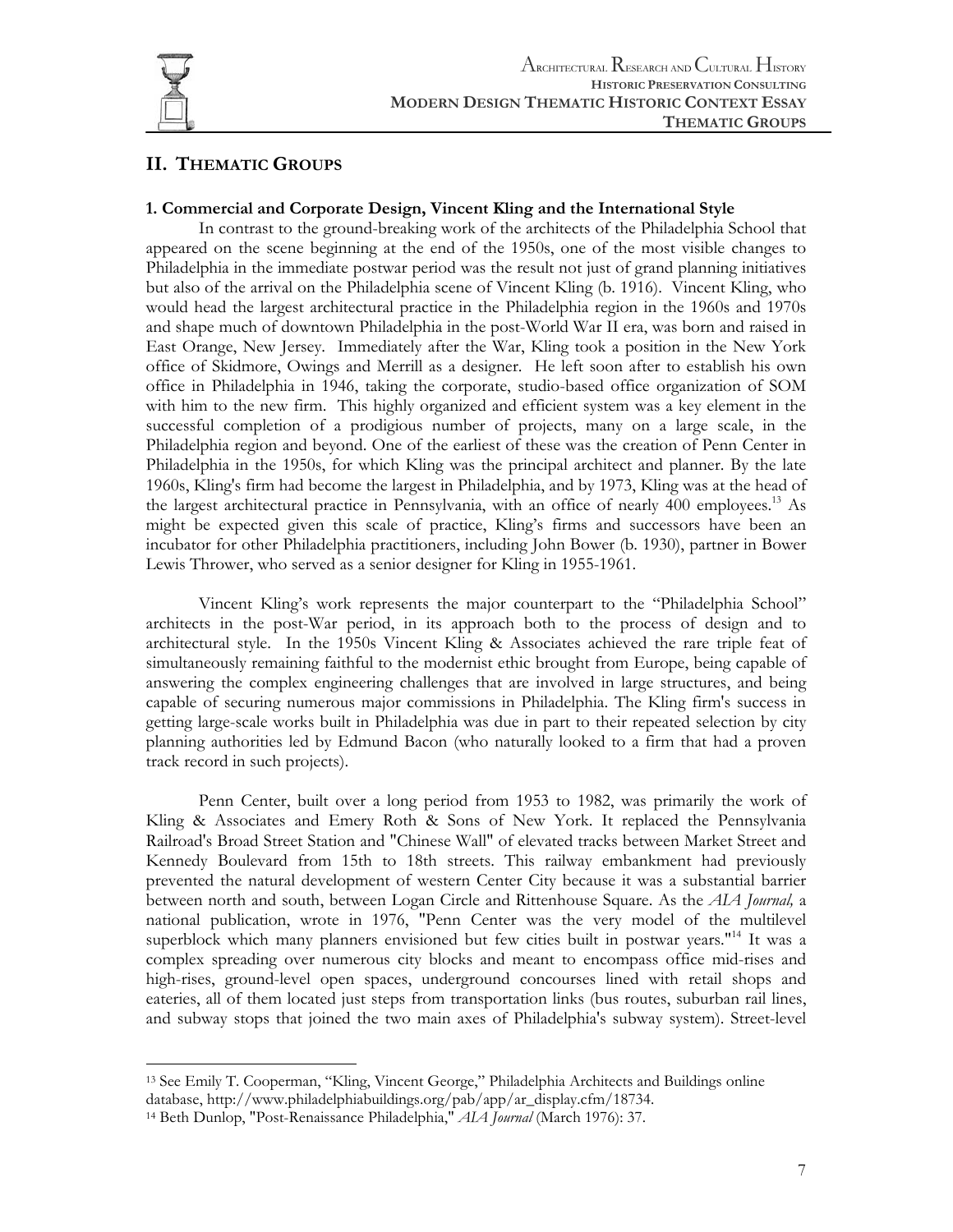

esplanades capable of handling large pedestrian flows would overlook the concourses. The first portion saw construction begin in 1952 and conclude in 1970.

As the *AIA Journal* summarized, "critics initially were kind to the planning but not to the architecture of Penn Center's five nearly identical slab buildings. Time has been even less kind ... [Recent years have witnessed] a seemingly endless procession of large new office buildings, many plugged into Penn Center's concourses and spaces."15 In the ensuing decades several of the original slabs have seen their exteriors extensively renovated, to the point that they are no longer true to the International Style cues that initially marked their appearance.

The fact that the original five buildings did not capture the immediate enthusiasm of Philadelphians was partly due to the fact that their sober and minimalist modernism was still a rarity in the Quaker city (the PSFS tower possessed some of those attributes, but intermixed them with American Art Deco exuberance). One of the unavoidable problems of being thoroughly modern is that the result is by definition ahead of existing buildings, and so people may take years to learn to appreciate it, just as they gradually grew accustomed to Gothic or to neo-classicism in preceding centuries. As Bacon wrote in the 1961 article cited earlier, "The government officials, the newspapers and the community at large [must learn] from what they see rising about them."<sup>16</sup> Bacon was not alone in thinking that sometimes architects and planners should thrust modern ideas upon citizens, even if at first the citizens are not quite comfortable with the change.

It is worth noticing the difference between Vincent Kling's original five matching slab buildings and his two, slightly unequal towers that form the adjacent development called Centre Square. (That name, with that spelling, is an allusion to Center Square directly across 15th Street. Center Square is the epicenter of Philadelphia on which City Hall stands.) Kling's 1973 Centre Square, which includes a large angular domed space between its two towers, is less insistently orthogonal than his original Penn Center (to which it is extensively linked via underground concourses). The later project has a hint of Frank Lloyd Wright in its geometries (Wright liked hexagons, and their resultant sixty-degree angles infuse Centre Square's lobby and its tower corners). The Centre Square lobby is slightly Brutalist, reflecting the aggressive architecture of massive, often rough-textured concrete that was a global trend in the  $1960s$ .<sup>17</sup>

Also reflecting some Brutalist ideas is Kling's Municipal Services Building of 1962-65 just a block away (it supplements the city government's office space in City Hall), which received multiple design awards at the time of its completion. Many American cities of the 1960s installed this sort of vast, durable, grand-gestured, low-maintenance public space to accommodate crowds, and this project is thus representative of that trend Although it is significant that the building was lauded by the profession at the time of its completion, the Municipal Services Building's reception among the members of the public has not been as enthusiastic.

 $\overline{a}$ 

<sup>15</sup> Ibid.

<sup>16</sup> Edmund Bacon, "Downtown Philadelphia: A Lesson in Design for Urban Growth," *Architectural Record*  129 (May 1961): 146.

<sup>17</sup> The source of the term Brutalism, which was coined by the scholar Reyner Banham (*The New Brutalism: Ethic or Aesthetic?* [London: Architectural Press, 1966]), was the French words *béton brut,* which mean

concrete with a rough or raw surface. Brutality is thus not the sense of the French phrase, but one of the problematic aspects of this architecture is that it can look harsh to many observers.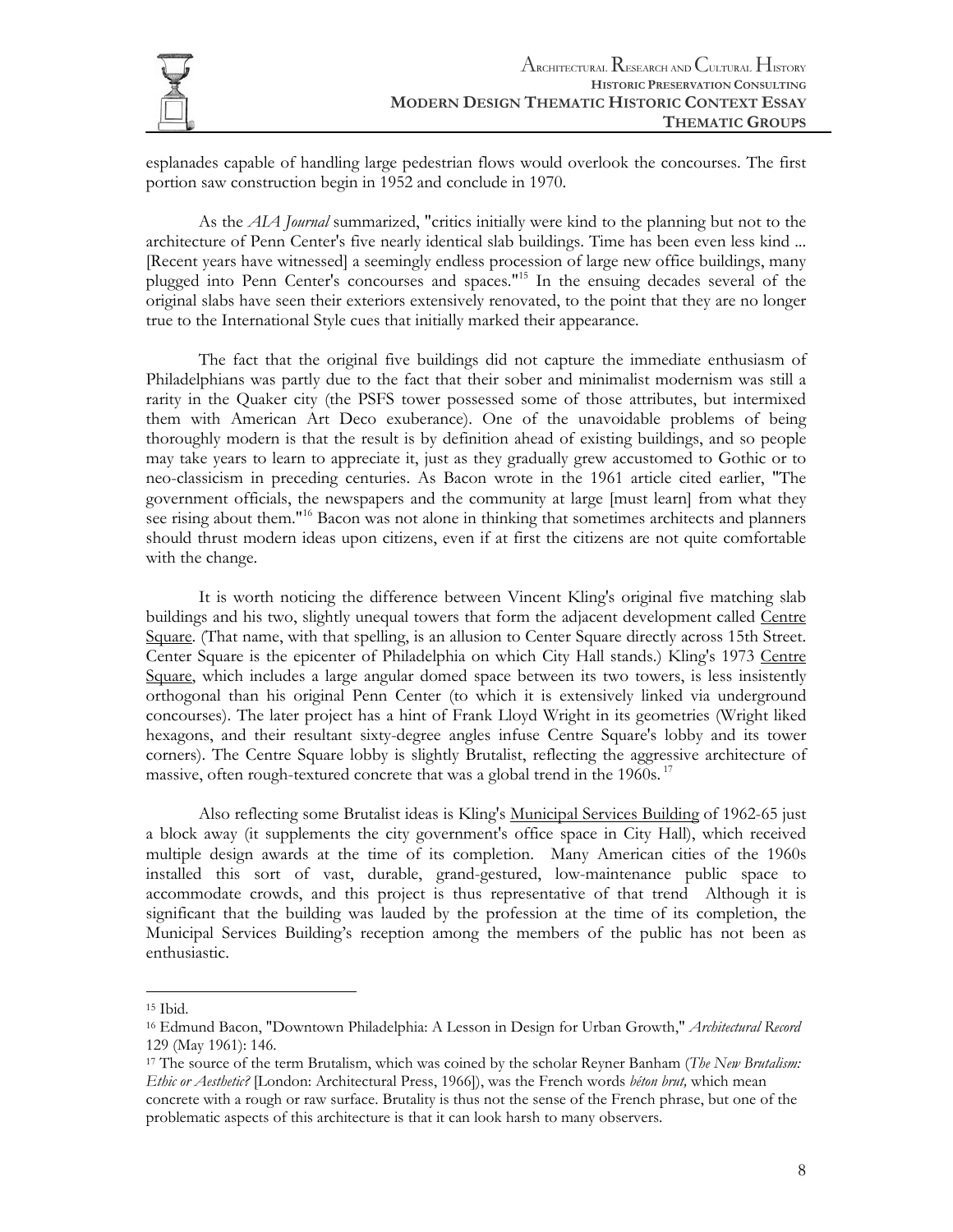

The Municipal Services Building makes a good comparison to another government offices building, the Pennsylvania State Office Building (1958) just a few blocks up Broad Street at Spring Garden Street. This 18-story tower for local offices of state agencies is less aggressively square than the Municipal Services Building. Three major Philadelphia firms collaborated on it: Carroll, Grisdale & Van Alen; Harbeson, Hough, Livingston & Larson; and Nolen & Swinburne. Like Kling, all of these firms were successful in garnering multiple commissions in the postwar era in Philadelphia and beyond, but none were in the ranks of the stylistic innovators of the more famous members of the Philadelphia School. Carroll, Grisdale and Van Alen was led by Roy Carroll (1904-1990), one of the most prominent architects of his generation in the city, although he cannot legitimately be called a style innovator. In addition to the State Office Building, Carroll, Grisdale and Van Alen completed the former Youth Study Center on the Benjamin Franklin Parkway, a project of particular municipal pride at the time of its completion, as well as the Philadelphia International Airport Terminal (1947-1950), now altered. In downtown Philadelphia, the Library Company Annex (1964-1965) is among the firm's more visible projects. Harbeson, Hough, Livingston & Larson (H2L2) was formed from the firm founded by Paul Philippe Cret after his death. Nolen & Swinburne's work included many Catholic school buildings in the region as well as residential commissions.

The State Office Building represents much of the representative approach of the period: the building slab has an airy lobby beneath its *pilotis*, and it occupies only part of its site, leaving the remainder as public open space in the manner of Mies van der Rohe's Seagram Building in New York City of 1957 (the black glass box became a widespread corporate architectural trope: Philadelphia has its own belated version in the Philadelphia Electric Company tower of 1970 at 2301 Market St., designed by Harbeson, Hough, Livingston & Larson). The latter was a planning gesture typical of the late 1950s and 1960s, two famous examples being the Seagram Building as well as the Lever House by Skidmore, Owings & Merrill, both on Park Avenue in midtown Manhattan. Like the Seagram Building, this Pennsylvania agencies building's multiplication of absolutely identical windows suggests the domain of the conformist Man in the Grey Flannel Suit, the "organization man"<sup>18</sup> of the 1960s. This "corporate modernist" architecture represents a key part of midcentury North America. Thus, Philadelphia midcentury architecture as a whole is a significant record of American cultural developments. Also meaningful is the fact that the Spring Garden Street building reflects the ever-growing government that was required by the 1960s to administer a city (which is also a county) of millions of people. From such buildings, it was hoped, the American Dream would be enacted for all citizens, whatever their background or economic status.

<sup>18</sup> Both of these phrases are titles of widely discussed sociology books about the American corporate mentality of the 1950s and 1960s.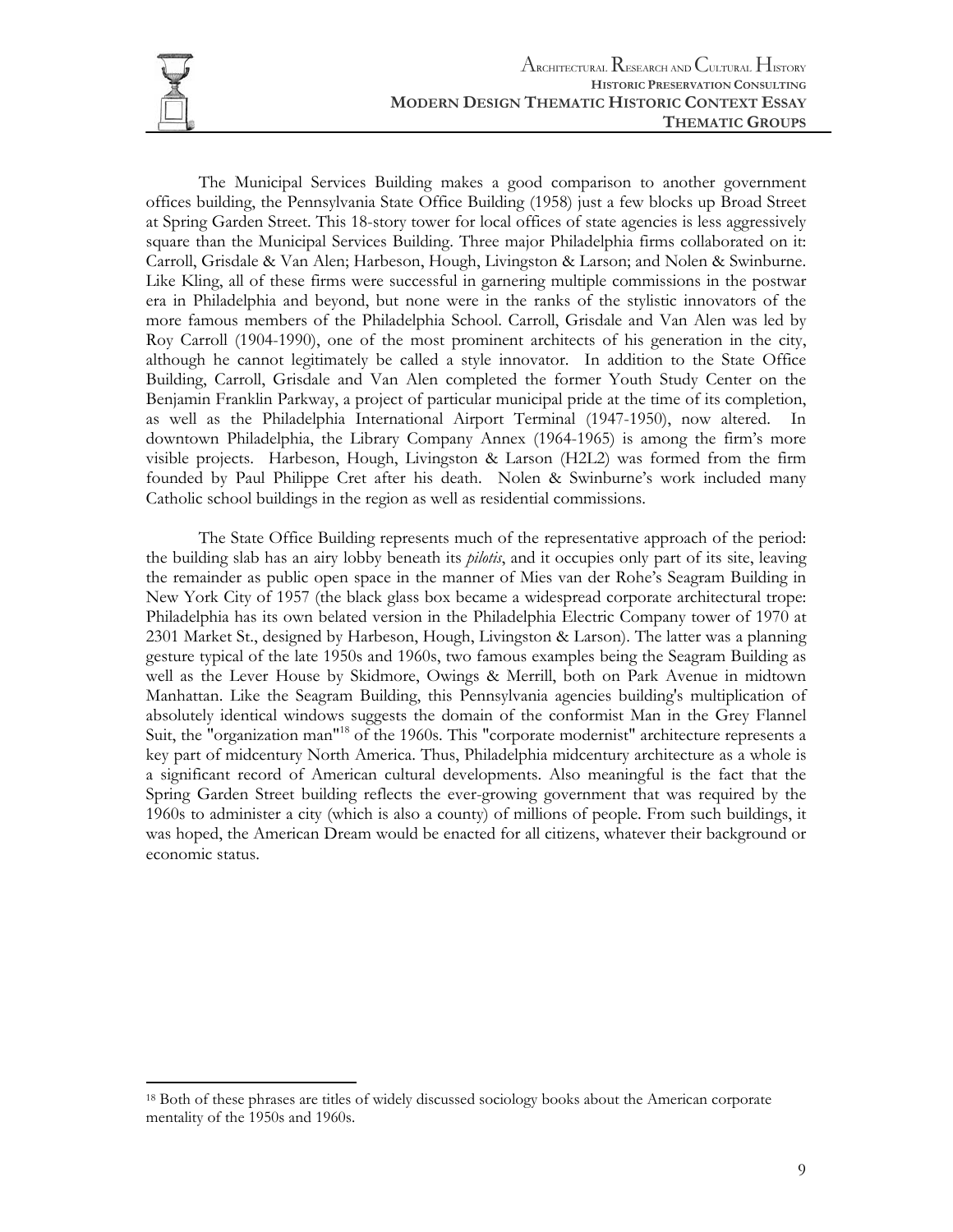

## **2. Housing, Private and Public**

The growing and redeveloping postwar city created a substantial demand for single and "group" housing, both public and private. Among the most notable in the period are two internationally significant landmarks in close proximity to each other in Chestnut Hill. The Esherick House, which Louis Kahn created in 1959-61 for Margaret Esherick, has been noted for its importance in architectural literature as far away as Japan. It is one of the handful of projects that Kahn completed in his city, yet stands out among his projects as one of his most important designs. It typifies Kahn's use of bold, simple geometries in its cubic form, ventilating shutters to control light and air, and areas of wood alternating with stucco (in this case teak appears on both exterior and interior). Located on the edge of Chestnut Hill's early-twentiethcentury Pastorius Park, this relatively small residence – really just one bedroom –is mirrored in the equally if not more significant small house by Robert Venturi (b. 1925) for his widowed mother in 1962-1964. The Vanna Venturi House stands out as one of Philadelphia's most significant, if not *the* most significant, post-war building in its bold reimagining of modernism within the context of historic forms and local context. This *meisterwerk* also marked the beginning of the no-less-significant career of the architect and his long time wife and business partner, Denise Scott Brown. Within the category of housing, and among the other key works of the firm are Venturi & Rauch's (in association with Cope & Lippincott) iconic Guild House of 1960-63 at 711 Spring Garden Streets, built for elderly citizens by the Society of Friends. The two Chestnut Hill houses together constitute a Philadelphia gem because even for the general public they encapsulate both overlaps and key differences between two phases of late Modernism in the forms and use of materials.



Margaret Esherick House, 1959-1961, Louis I. Kahn, architect. Photograph by Emily T. Cooperman.

There is an extra significance in the client of the Esherick House: she was the sister of the superb Modernist architect Joseph Esherick (1914-1998), whose practice in the San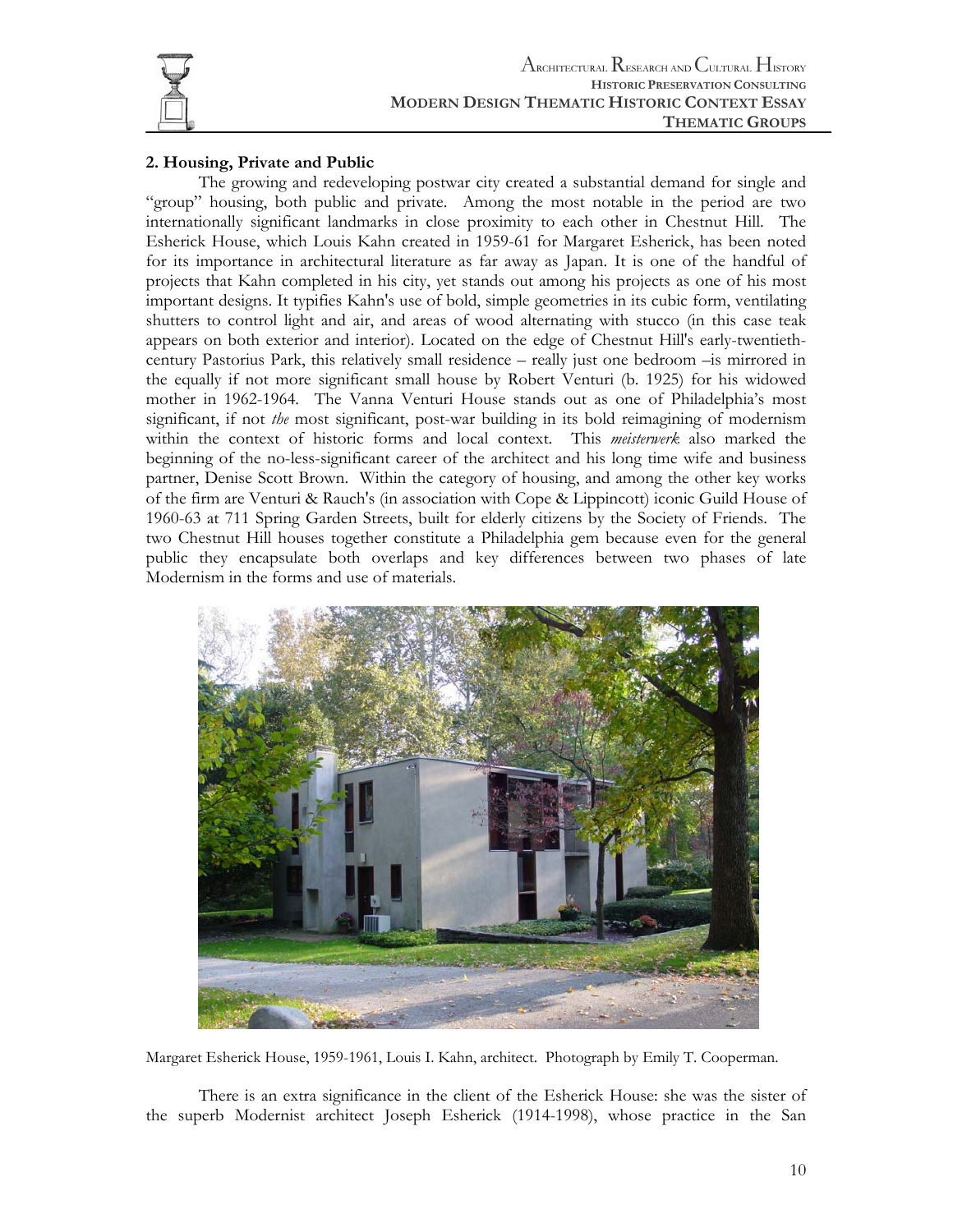

Francisco area shared some of the concerns for context and sensivity that distinguish the Philadelphia School. Margaret and Joseph were relatives of the world-class furniture craftsman Wharton Esherick, who lived and worked near Valley Forge, Pennsylvania, half an hour's drive west of Philadelphia. The kitchen of the Margaret Esherick house was created in wood and copper by Wharton himself.

Other examples of Kahn's residential work do stand within Philadelphia city limits, though some are in fact Kahn's revisions to much earlier rowhouses. The Shaw House (2129 Cypress Street, alterations 1956-1959) a few blocks southwest of Rittenhouse Square, is an example. It was owned by an advertising executive and his wife, who took advantage of an unusual opportunity to buy an adjacent parcel, thus doubling the lot size of what began as an1860s house for Philadelphians of modest means. The overscaled window placed by Kahn on the front facade (which substantially changed the historical appearance of the rowhouse yet is sympathetic to it) was cited by Robert Venturi as an inspiration for the traditional yet seemingly mass produced window on the Vanna Venturi house. Some floors of the Shaw house were redesigned by Kahn to use handmade floor tiles from the Moravian Pottery Works in Doylestown, Pennsylvania 45 minutes northwest of Philadelphia; this is a good example of the use by the Modernist Kahn of a celebrated Delaware Valley pottery that can best be described as Arts and Crafts. Kahn frequently specified the Moravian brand of handmade tiles in the 1940s and 1950s. The theme of human contact with and manufacture of materials is a major theme that runs through Kahn's work.

Philadelphia is home to a wide variety of residential work for all income levels. One postwar building that represents the Beaux-Arts approach from the 1930s is Parkway House of 1952-53, which overlooks the Benjamin Franklin Parkway from its perch at 22d Street and Pennsylvania Avenue. Its architects, Roth & Fleisher (fl. 1941-1960; Elizabeth Fleisher one of Philadelphia's first well-known female architects), were clearly influenced by the stepped terraces, pyramidal massing, and curving glass forms of prewar Art Deco. Their work represents another strain of the continuity of Philadelphia's pre- and postwar architecture. Both of the firm's principals, Gabriel Roth (1893-1960) and Elizabeth Fleisher (1892-1975), were part of the generation that had both learned from and worked for Paul Cret, and absorbed his Beaux-Arts approach to style as one of many possibilities for the appropriate decoration of buildings organized by programmatic function and balanced, clear geometric forms. Many other firms and practitioners of this sort could be identified in Philadelphia in the postwar period, including Louis Magaziner (exemplified by his richly materialed Hillman Medical Center in the 2000 block of Chestnut Street), among others.

In contrast to these sorts of practitioners, Oskar Stonorov was one of the first to bring cutting-edge European-born concepts of mass housing to the United States. In turn, his projects were imitated far beyond the Delaware Valley. In Germantown, the now-demolished Schuylkill Falls Public Housing, 1954-55, by Stonorov & Haws, at Ridge Ave. and Merrick St., consisted of low, two-story rowhouses with small private fenced yards, located near the base of a mediumrise slab. The latter showed numerous influences from the Swiss-French architect Le Corbusier: the concept of a tower in a green park; the shape and size of the midrise which is close to that of Le Corbusier's in his famous Unité d'Habitation in Marseilles; the use of rough-textured concrete, even for exterior staircases at the corner of the slab; even the use of curved, sculptural elements rising from the slab's flat roof. Stonorov's slab benefitted from its hilly site; the tower's fierce straight lines created a dramatic tension with the uneven ridges that characterize this area of Philadelphia.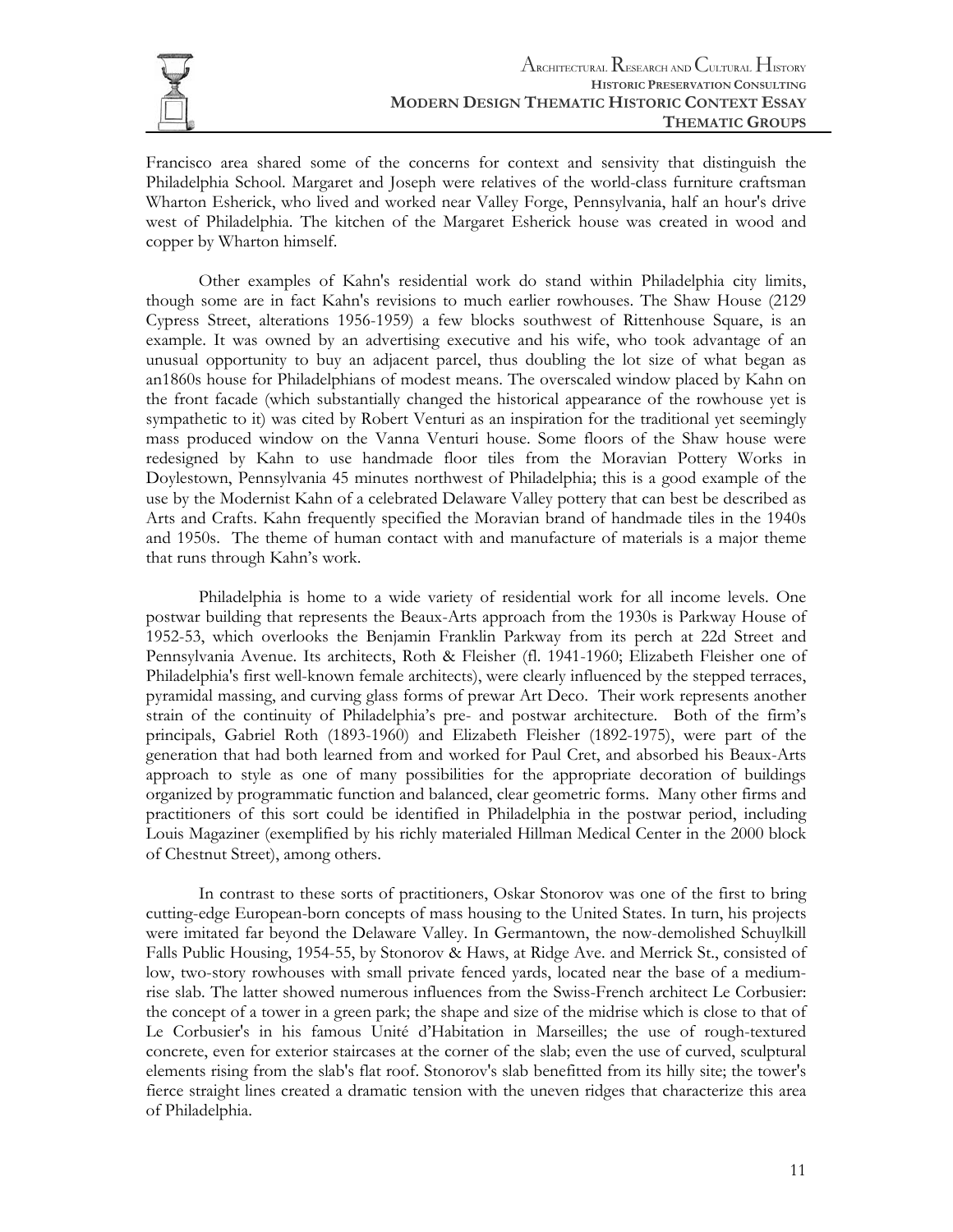

Less important as a design was Stonorov & Haws' Southwark Plaza Public Housing of 1962. This was never liked by the majority of Philadelphians, and at least part of its weakness was that, being built in a very dense area, it lacked the parklike setting essential to Le Corbusier's *Cité Radieuse* concepts which Stonorov knew very well. Moreover, the Southwark neighborhood along the Delaware just south of Society Hill had been densely populated since the early eighteenth century, and Stonorov's design did not approach its historic context of small-scale rowhouses with much sensitivity. The three matching towers of Southwark Plaza stood as a clear counterpoint to I. M. Pei's three matching Society Hill Towers, built in the same decade for a considerably higher-income demographic not many blocks to the north. Pei's project had not only the advantage of a more generous construction budget, but also benefited from his selection of deeply hollowed window modules that, while spacious, responded more compatibly to the proportions of eighteenth-century Philadelphia rowhouses. Stonorov, instead of using vertically oriented windows (which tend to harmonize better with colonial architecture), adhered more closely to European precedent in the horizontal ribbon window strips and balconies of Le Corbusier and the International Style, which were not as well received by Philadelphia citizens.

I. M. Pei's & Associates' Society Hill Towers of 1964 (three 32-story residential towers) and low-rise townhouses adjacent, at Third Street are a key project in the postwar period in Philadelphia. Pei (b. 1917) maintained an office in the city for this project, and won a 1958 competition to design the complex. The towers are made of poured-in-place concrete, which in a highly functionalist way serves as both the structural frame and the facade surface (as do the concrete components of the Police Administration Building, discussed below, which is a groundhugging complex for a different type of client). Although more sensitive toward their eighteenthcentury neighbors, Pei's window shapes on the Society Hill Towers simultaneously possess a vigor that is appropriate when the towers are seen from afar, notably from Interstate 95, from the Delaware River, or from the bridges that connect Philadelphia to New Jersey.

Pei's complex – one of his earliest – was the centerpiece of the dramatic changes in Society Hill, which prior to the 1960s had deteriorated into slum-like conditions, although it remained a vital neighborhood for its residents, many of whom were African-American. Reflecting the fact that Philadelphia modernity was born amid a consciousness of history, much of the activism by elite Philadelphians after the Second World War revolved around the conditions of some of Center City's oldest districts. While the social engineering of the redevelopment of Society Hill has come increasingly into question as much as the creation of large housing projects, Philadelphia, and its architects and planners, is still enormously to be credited with the creative design and planning work in developing new solutions that wove new fabric respectfully into the existing city. Philadelphia's approach stands out significantly from the scorched earth redevelopment approach of other municipalities in the period.

Many of the less positive aspects of the Southwark project can also be said of the alsodemolished Mill Creek Public Housing (built 1946-62, in various stages, on Fairmount Ave. between 44th and 46th), which gave Louis Kahn an important chance to emerge as an architect of large projects. While Mill Creek was important as a step in the history of modernism in the United States as a Kahn project, like the other public housing high-rise schemes of the period that have met the wrecking ball, it has been superseded not entirely successful as public housing. As with several other early housing projects in Philadelphia and throughout the country (Minoru Yamasaki's Pruitt-Igoe public housing in St. Louis, Missouri being perhaps the most infamous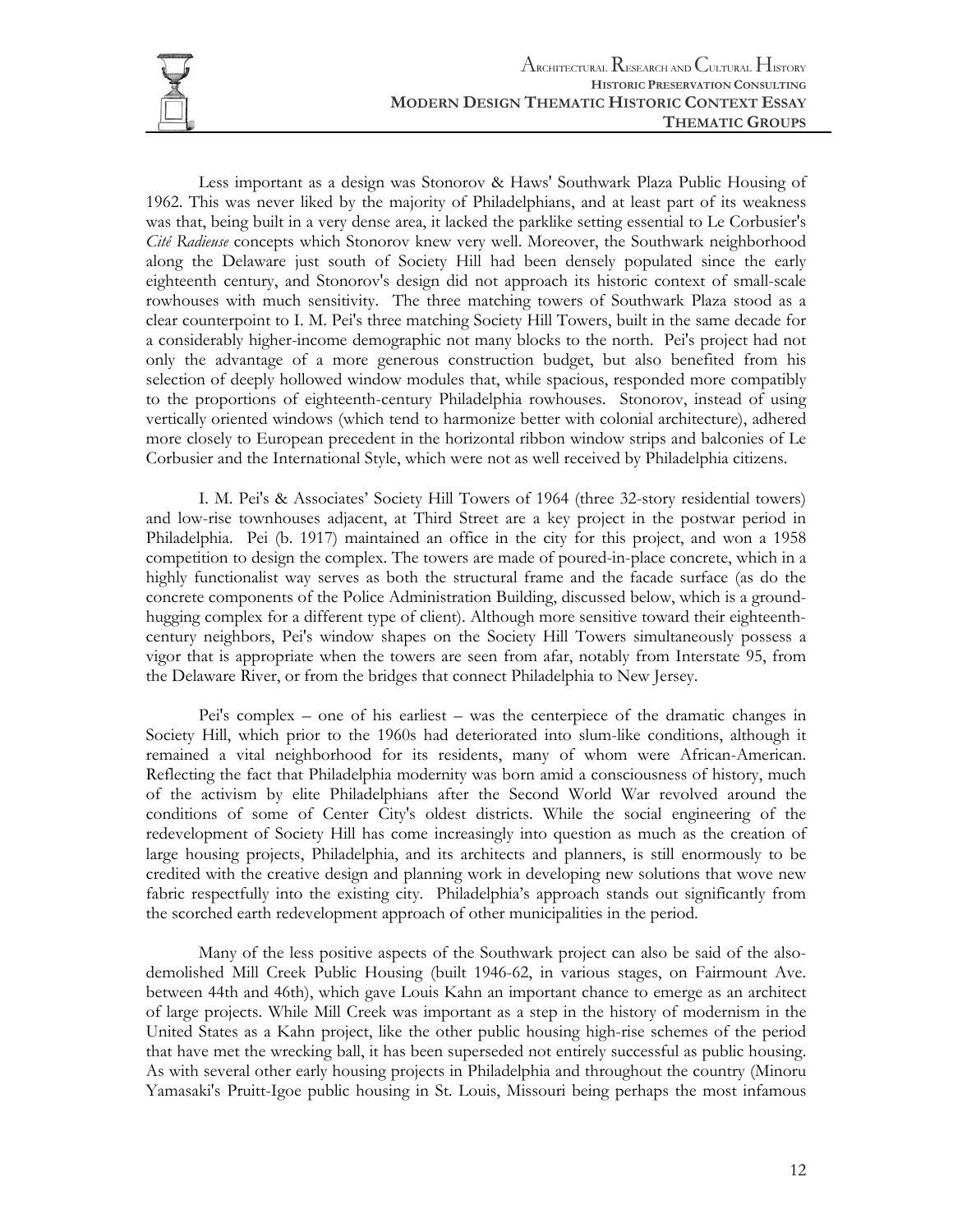

example<sup>19</sup>), crime was exacerbated by the design through separate elevator cores and public (rather than private) balconies, among other factors. This also was a considerable problem with Stonorov's Schuylkill Falls. An additional footnote to the troubled history of Modernist public housing in the United States is the extensive alterations that were made in the late twentieth century to the Southwark project, precisely in order to attempt to correct the unsafe environment within the building. The changes were not enough ultimately to save the complex.

One of the most pleasant public housing projects built in Philadelphia during 1945-1980 was the West Park Public Housing by Harbeson, Hough, Livingston & Larson. The firm's partners included Roy Larson, who did much planning work with Ed Bacon. As noted above, "H2L2" was the successor firm to Paul Cret's, and many of its architects had studied with Cret at the University of Pennsylvania. Cret himself had been very active in planning as well as architecture. West Park was built in 1962 at 44th and Market streets, and in it were emphasized naturalistically landscaped green space, in a decade when designers of American public housing all too often forgot that such green space had been a key ingredient of German *Siedlungen* of the 1920s. Those *Siedlungen* had been among the most influential European essays in housing for individuals displaced by the First World War.<sup>20</sup>

Also outstanding in terms of the design of "group housing" of a different sort was Green Belt Knoll of 1957 by Montgomery & Bishop, located near Pennypack Woods (where in 1942 Howe, Stonorov, & Kahn, the partnership of George Howe with Stonorov and Kahn) had built the Pennypack Woods War Housing at Willits Road and Pennypack Street). Green Belt Knoll was in fact a contractor's development, yet is far higher in quality than most other housing from 1945-1980 in the Northeast, as this region of Philadelphia is known. The Northeast underwent rapid, often unthinking, development during these decades. It had previously been considered too remote, but the ascendancy of the automobile in postwar America changed all that. For the most part, Northeast Philadelphia of 1945-1980 is interesting more as a sociological study than as quality design. Among the significant aspects of Green Belt Knoll was that it was a racially integrated community at a time when integration was extremely rare in the United States. It is no coincidence that Montgomery & Bishop were engaged in this relatively utopian scheme – they also were to a great extent responsible for the visionary single-tax community established at Bryn Gweled in lower Bucks County in the same period. The work of Montgomery & Bishop, which can be found perhaps most notably concentrated in several houses on or near Apologen Road (see below), represents an important relationship between "regional modernism" and the Philadelphia School as alternatives to the International Style at midcentury: Robert Bishop (1908-1984), along with his partner Newcomb Montgomery (1907-1986), brought a sensitivity to materials and site and interest in grand social schemes gleaned from a fellowship with Frank Lloyd Wright at Taliesen, resulting in a group of relatively small-scale projects that engage at human scale and endure as strong designs.

In contrast to public housing schemes, Casa Fermi (later called Carriage House apartments) of 1962 by Stonorov & Haws at 13th and Lombard streets is a relatively small building. It is a notable and less austere work of the architects with some Expressionist touches: the inwardly notched and curved windows suggest Erich Mendelsohn's Einstein Tower of 1924

<sup>19</sup> See William J. R. Curtis, *Modern Architecture Since 1900* (Upper Saddle River, New Jersey: Prentice-Hall, 1996), 449.

<sup>20</sup> Extensively discussed in the literature on European Modern Movement architecture; for an introduction see Curtis, *Modern Architecture Since 1900.*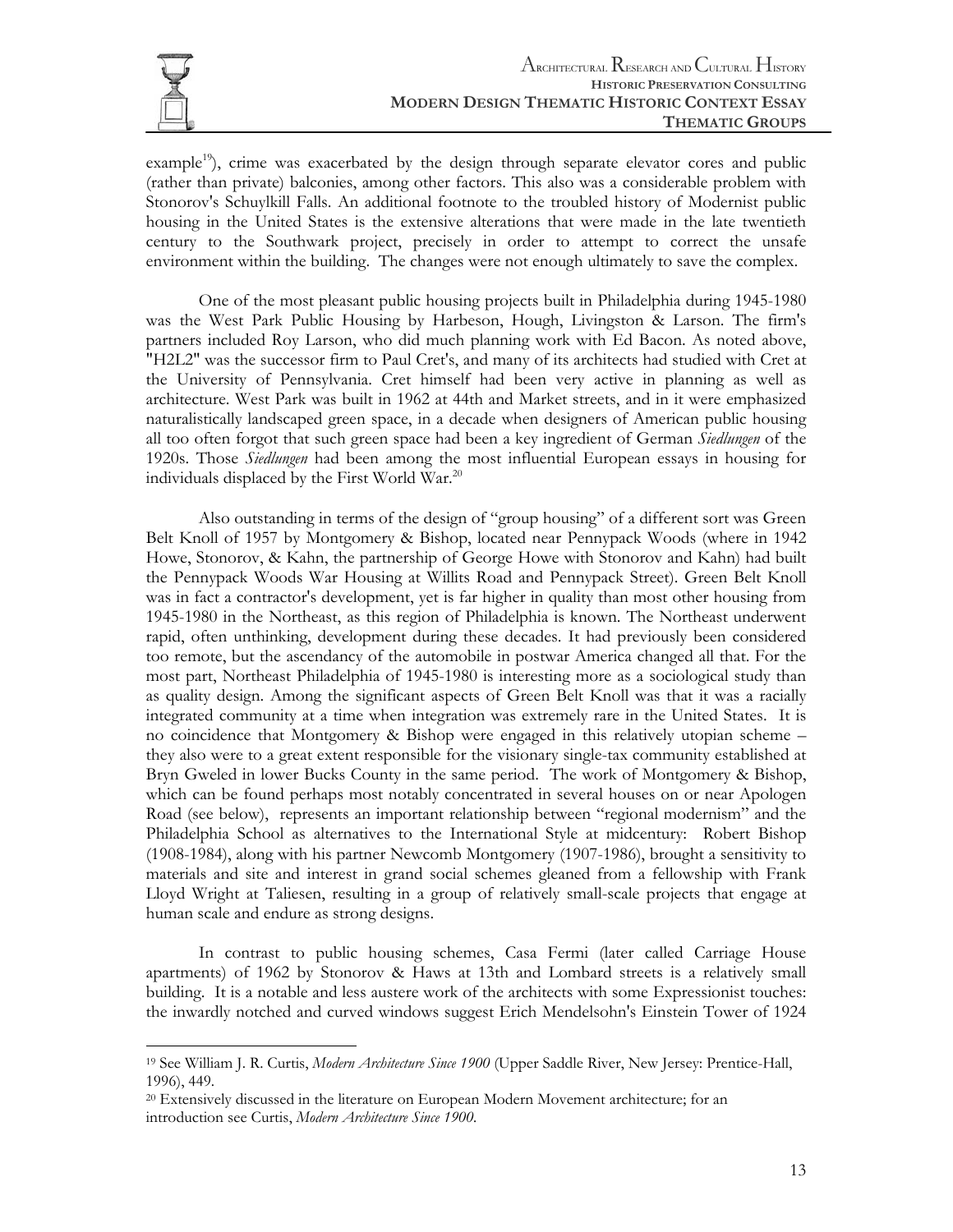

in Potsdam, Germany (as noted earlier, Stonorov knew European Modernism intimately). Casa Fermi managed to be up-to-date without descending into the severity that marked some housing from the 1950s and 1960s. Key to this, of course, was that Casa Fermi was built for a higher budget than Stonorov's public housing: its compact apartments were middle-class.

In the same year (1962) that they built the Southwark Public Housing, Stonorov & Haws built another rectangular tower that has stood the test of time better. This is Hopkinson House, located on Washington Square and targeted at roughly the same middle-class income level as Pei's Society Hill Towers. Hopkinson House's concrete facades, with windows and balconies that are given a vertical orientation, represents a middle point between Southwark and Society Hill Towers both in successfulness of the design and in sensitivity to the context (which here too is the brick rowhouses that have characterized southeastern Center City for two centuries). By now it has become a known part of the Square's southern edge, an echo to the square's north side which had long been defined by the early-twentieth-century, neocolonial bulk of the Curtis Publishing Company (now Curtis Center).

The Cherokee Village apartments of 1955 and 1959, also by Stonorov & Haws (with Robert Venturi working in the office as a draftsman), at the northern end of McCallum St. in Chestnut Hill, occupy a very different setting at the edge of the Wissahickon Valley of Fairmount Park. It is notable in that in this project, and for this Chestnut Hill client, the architects responded to architectural and historical context in a way they did not in other Philadelphia projects – using (shallowly) pitched roofs, and traditional Philadelphia brick along with concrete and plate glass. At the same time, Stonorov was still attempting to answer the same underlying challenge as those earlier developments: housing that is affordable, yet high-quality in its design, is one of the foremost leitmotifs of modern architecture, as that category is defined in the broadest sense. Philadelphia can boast of a cross section of solutions to this enduring challenge.



Cherokee Village Apartments, 1955, Stonorov & Haws, architects. Photograph by Emily T Cooperman.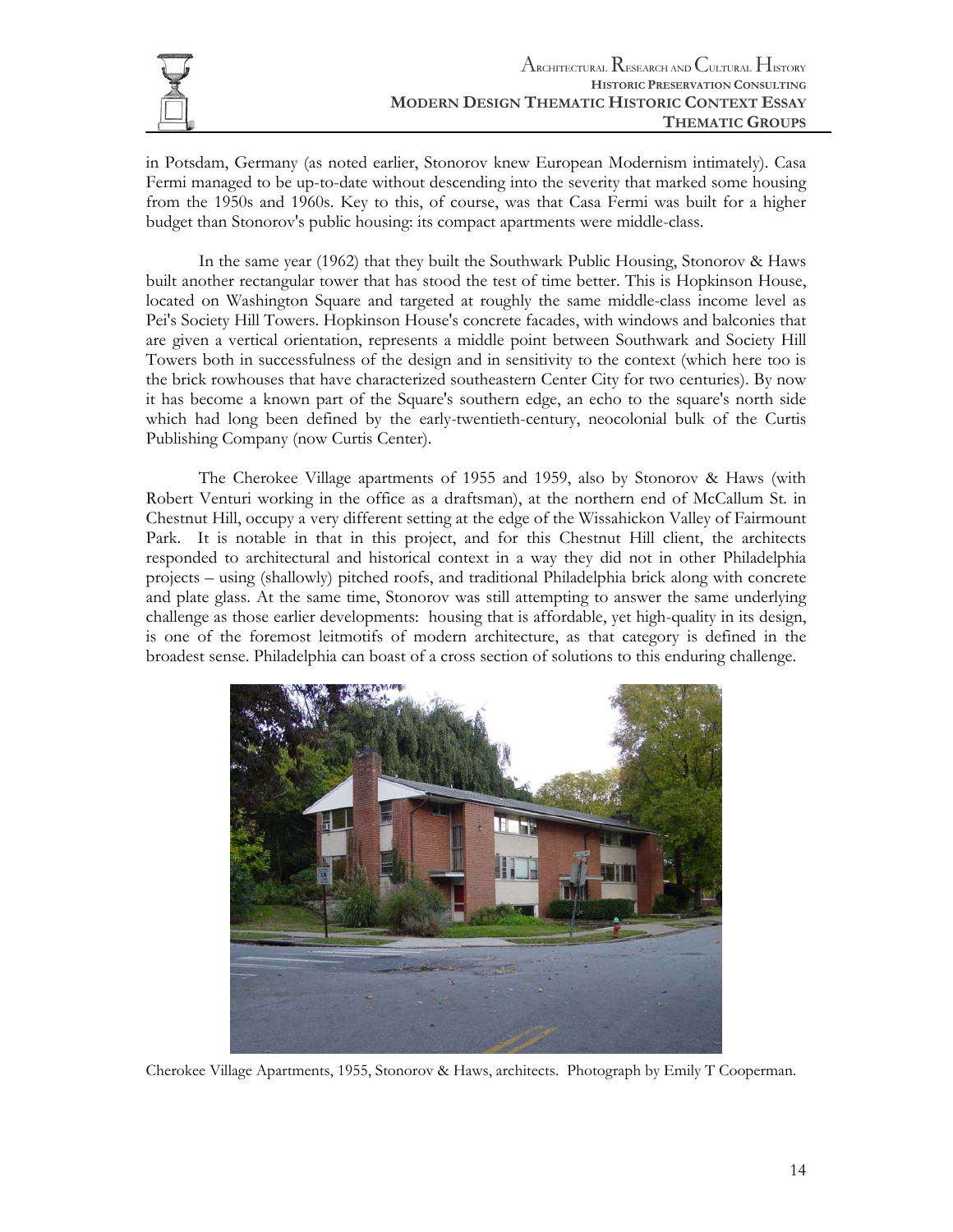

In contrast to "group housing" designs of the postwar period, certain areas are notable for their concentrations of post-war residential projects in Philadelphia in addition to the remarkable juxtaposition of the Vanna Venturi and Esherick houses. It should first be noted in regard to the immediately preceding discussion that immediately adjacent to the Cherokee apartments on Davidson Road, Stonorov & Haws created a group of single houses for the same client. Other clusters of representative post-war design can also be found in Chestnut Hill, particularly around the Philadelphia Cricket Club's golf course on Glengarry and St. Andrew's roads. The Mrs. Thomas Raeburn (Dorothy Shipley) White House at 717 Glengarry by Mitchell/Guirgola stands out, but the work of regional modernists such as John Lane Evans (Philadelphia city architect 1961-1975) at 719 Glengarry is also notable. Clusters of representative mid-century design can also be found on Lynnebrook Lane and in the area of Valley View Road and Waterman Avenue in Chestnut Hill.

Arguably the most notable of these is the area in East Falls around Apalogen Road. A survey of the properties here demonstrates the variety that can be found in this period: Tulipwood, the Horace Fleisher House (built 1954 by Roth & Fleisher), at number 4030; the Charles Oller House (Frank Weise, 1955) at number 4101; the N. William Winkelman, Jr. House (Montgomery & Bishop, 1958) at number 4141; the George Starrels House (James Reid Thomson, 1958) at number 4165; and the Robert Brasler House (Joel Levinson, 1966) at number 4122. As noted above, the work of Montgomery & Bishop is exemplary of a sensitive approach to both materials, massing, and context. The other houses of the Apologen Road group reflect this quality of design as well.

In addition to the notable work by Philadelphia-based architects, the Apologen Roadarea group includes an important example of the work of modern master Richard Neutra (1892- 1970; in association with the local architect Thaddeus Longstreth, 1909-1997): the 1957 Kenneth Hasserick House at 3033 School House Lane. It should be considered part of the Apologen Road modernism district. A comparison of the Hasserick House's locally inflected materials and window proportions, to those of the Kaufmann House in the arid California desert, demonstrates Neutra's regionalism even while he worked within the framework of the International Style, as he had ever since the 1920s.

#### **3. Building for the City of 2,000,000**

As part of the plan to accommodate the city of 2,000,000 inhabitants, new smaller-scale, municipal buildings were built throughout the city, including libraries, firehouses, police stations, district health centers, and recreation centers as well as schools. While a number of examples could be noted, two relatively low-key yet significant buildings as representative of a type of the period are to be found at Broad and Morris Streets in South Philadelphia. They are the Broad-Morris Branch of the Free Library of Philadelphia, designed in 1965 by Nolen, Swinburne & Associates, and the District Health Center No. 2 of the same year by Norman Rice (1903-1985). Norman Rice, life-long friend of Louis Kahn, and fellow Central High School and University of Pennsylvania graduate, had a relatively small but distinctive practice that included a number of these smaller municipal commissions. These new public buildings of this period were intended as a local focal point in the "city of neighborhoods" (as Philadelphia has famously been characterized), and thus represents the continuation of the city's pre-1854 Consolidation of boroughs and townships within the former Philadelphia County.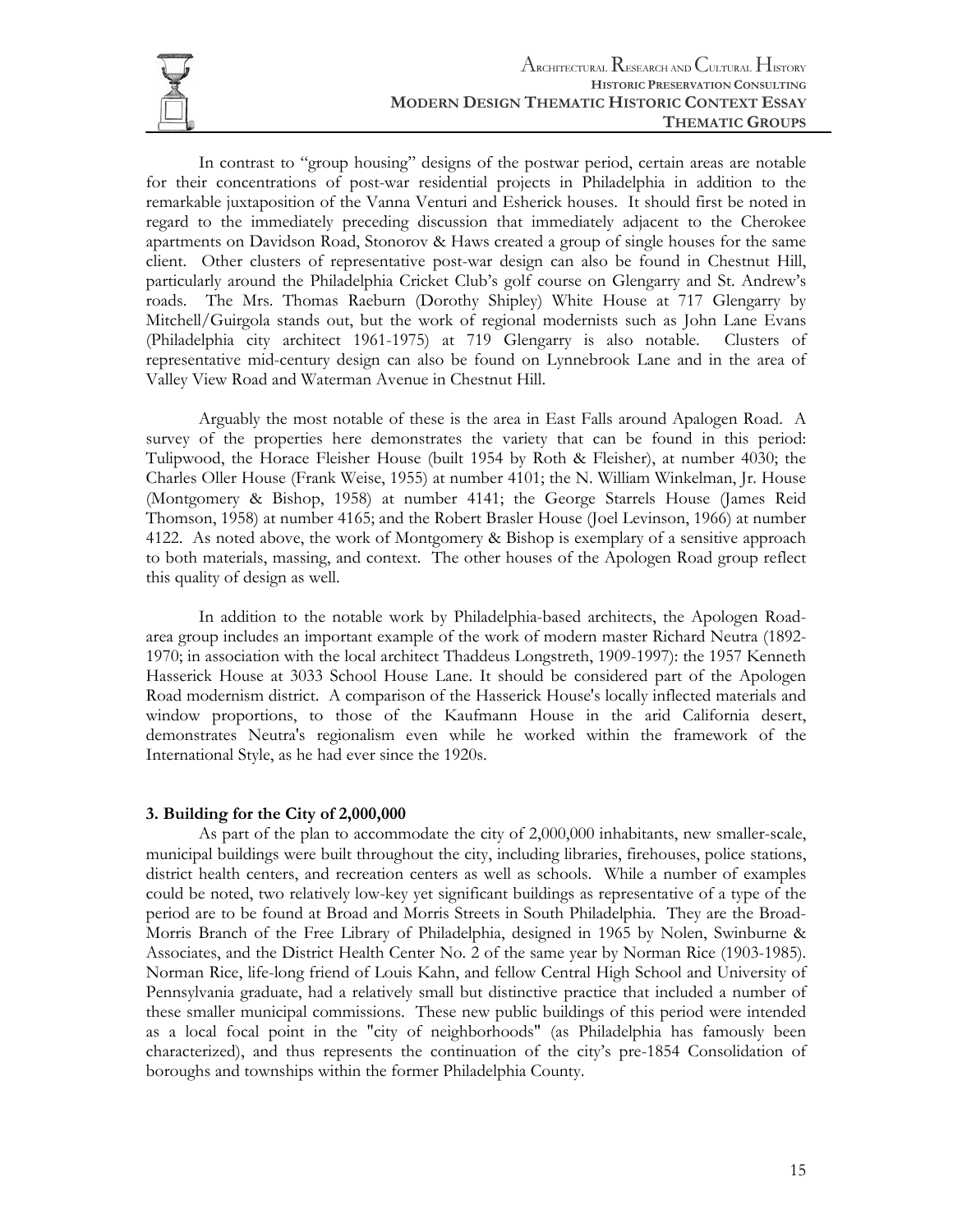

Health Center No. 2 resulted from a municipal program of the 1950s and 1960s that was a beneficial outgrowth of the 1947 exhibit. The plan called for ten such centers in Philadelphia, each capable of serving the needs of a population of about 2,000,000 (the total population within city limits hovered around two million throughout the midcentury years). Another example is the Public Health Services Building of 1960 by Montgomery & Bishop, at Broad and Lombard Streets. Its first floor contains the clinical areas of District Health Center No. 1, while the second and third floors are offices and laboratories for the City's Department of Public Health. Montgomery & Bishop's design is exemplary for its inventive use of materials that are sturdy and easy to clean, yet colorful and engaging. Another notable project by the firm in this vein is the Lovett Memorial Library at 6945 Germantown Avenue in Mount Airy (1958-1959).

In addition to the Broad-Morris Branch mentioned above, the Mercantile Library built in Washington Square West as another branch of the Free Library possessed a spaciousness and airiness that were among the most laudable qualities of 1960s American Modernism. The Mercantile Library also had the virtue of fitting quietly among much older neighbors. Its architects, Martin, Stewart & Noble, represent the continuity of post-war and pre-war periods in the person of Sydney E. Martin (1883-1970), whose extraordinarily long career spanned from Academic Gothic buildings at Bryn Mawr College and Penn in the 1930s through to International Style buildings such as this in the 1960s.

The Police Administration Building of 1963, on Race St. between 7th and 8th, by Geddes Brecher Qualls Cunningham, is one of the important landmarks of the works of the Philadelphia School architects. It was also one of the first structures in the United States to be comprehensively prefabricated and then brought to the site, being made of over 2,000 precast pieces of concrete. The Geddes, Brecher firm, founded by Robert Geddes and his partners in 1960, was one of the major members of the Philadelphia School. Their now-demolished Pender Laboratories on the Penn campus of 1957-1960 was one of the major monuments of the thenemerging School and is a significant loss to that heritage. The Administration Building is also a significant work. The pieces framing the windows are simultaneously both the facade surface and the load-bearing elements of the building's distinctive curving walls. The system was designed by August Komendant, the engineer who played a key role in numerous projects of this era including Louis Kahn's Richards Medical Research and Goddard Buildings (1957-1965).

#### **4. Design for Educational Institutions**

 $\overline{a}$ 

Just as the city itself expanded and redeveloped during the postwar period, so did its educational institutions within the city, particularly its best-known universities. The University of Pennsylvania has long been the largest employer within Philadelphia's city limits, and it played an important role in the postwar years not only as the site of the city's most prominent architectural teaching program, but also as a client of architects. The university considerably expanded its campus during this period, growing based on a plan adopted in 1948 to engulf large portions of West Philadelphia adjacent to its campus.<sup>21</sup>

Similarly, Jefferson Medical College and Hospital (now Jefferson University) also expanded in Center City, building an architecturally significant building during this period: its

<sup>21</sup> On the full range of Penn's building program in the period, see, George E. Thomas and David B. Brownlee, *Building America's First University: An Historical and Architectural Guide to the University of* 

*Pennsylvania* (Philadelphia: Univ. of Pennsylvania Press, 2000). For the 1948 plan, see

http://www.archives.upenn.edu/primdocs/uplan/trusteesmin25oct1948.pdf.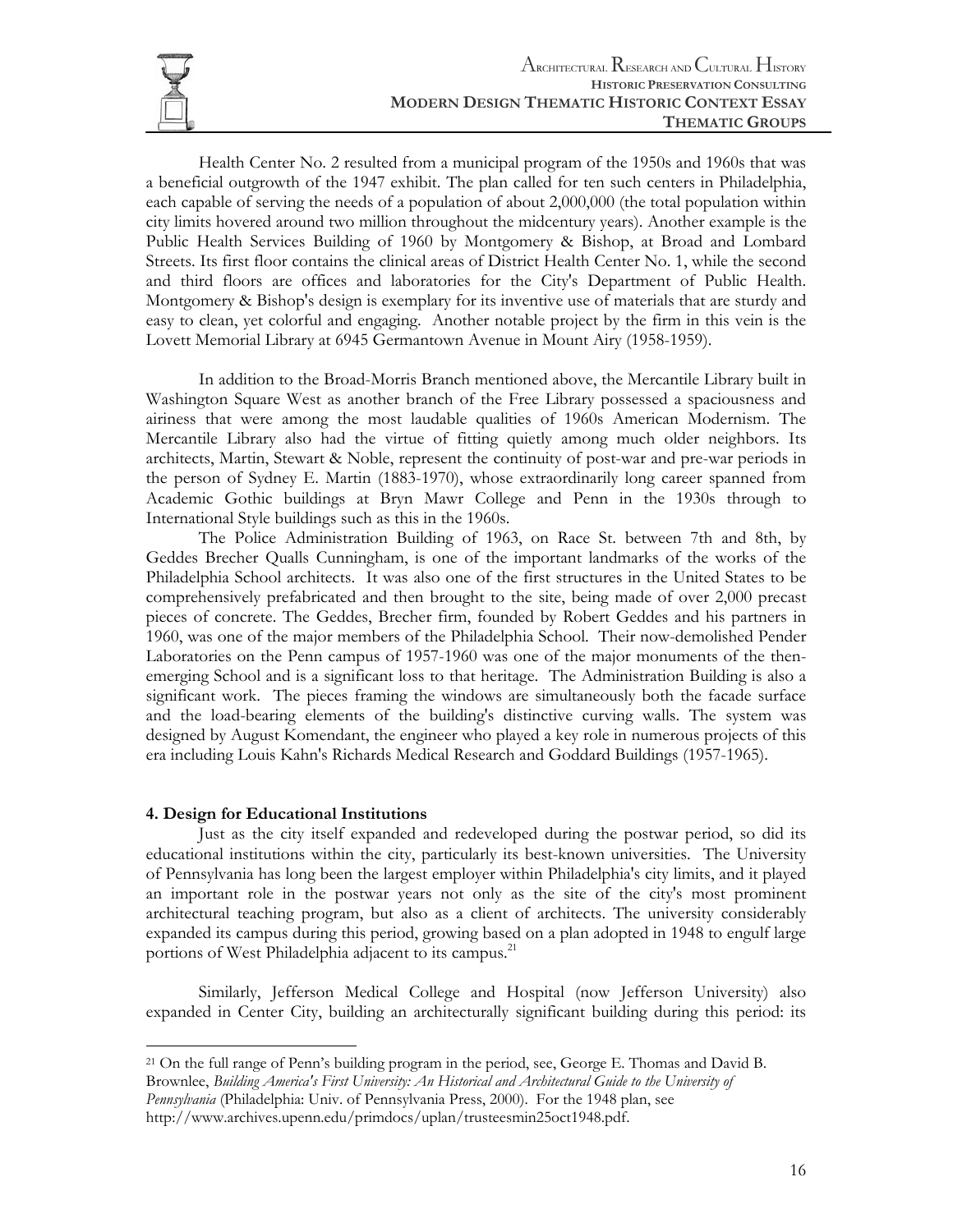

1954 Foerderer Pavilion (a hospital wing of 230 patient beds plus treatment rooms), by Vincent G. Kling & Associates. This building garnered national attention in the architectural press when it won the AIA Gold Medal for new construction. The Foerderer Pavilion, at the northeast corner of 10th and Walnut, is International Style adapted to an orange brick palette, with its long yet narrow slab, ribbon windows, and "floating" roofline. Horizontal planes cantilevered outward cast bold shadows on the sheer walls. The building has lost its original appearance at street level along 10th Street, where "Postmodernist" spheres and stripes were "updated" the building's pedestrian appeal when the interior was revamped in the 1990s (the lobby no longer resembles the original). Built at nearly the same time were Temple University's Medical Research Building (1963) and Student Teaching Building (1967), both by Nolen, Swinburne & Associates, on the west side of Broad St. above Ontario St. Roth & Fleisher designed the Ann Preston Building at Women's Medical College, later Medical College of Pennsylvania, now part of Drexel University. It was built in 1950 at the southwest corner of Henry Ave. and Queen Lane. Moore College of Art (a historic institute that was founded to bring instruction to women) moved after the war to the southwest corner of Logan Square, and has constructed a series of interconnected buildings there since 1959.

The most important institutional project of the period is without question Louis Kahn's Richards and Goddard Buildings. Now a National Historic Landmark and built in 1958-65 on Hamilton Walk at the University of Pennsylvania, it is the project that launched Kahn onto the international scene. The buildings quickly became iconic in American architecture as an alternative to the Miesian "less is more" stylistic mode, and were the first buildings for which Kahn was widely recognized for this articulation of function and volume into "servant" and "served" spaces. Their visually heavy masonry exemplifies Kahn's epoch-making departure from the thin steel-and-glass buildings of the International Style. In its place he achieved a new urban monumentality. Yet in the Richards Building he still retained the *pilotis* crucial to such masters as Le Corbusier or Mies van der Rohe. The Richards Building's combination of both precast, posttensioned beams and poured-in-place concrete was developed by Komendant. At the same time its red-brown brick, alluding to the characteristic materials of the Penn campus, exemplifies the sensitivity to context for which Kahn became justly famous. The shapes are known to have been inspired by the tower houses of medieval Tuscan towns, and the sense of community interaction that they evoke is key to understanding Louis Kahn's architecture. For him, a building was a community of rooms, and was brought to life by the people in it, whose patterns of interaction (whether business or intellectual or family) was the very core of good architecture.

The fact that the Richards Building was at the cutting edge of the 1960s explosion of biomedical research (in which the University of Pennsylvania Medical Center and Philadelphia's pharmaceutical companies played a world-class role, and remain extraordinarily active today in such projects as the mapping of the human genome) only adds to its significance. In 1961, New York's Museum of Modern Art, which throughout the 20th century took very seriously is role as one of the world's most visible tastemakers in matters of design, termed Kahn's breakthrough here to be "Probably the most consequential building constructed in the United States since the war."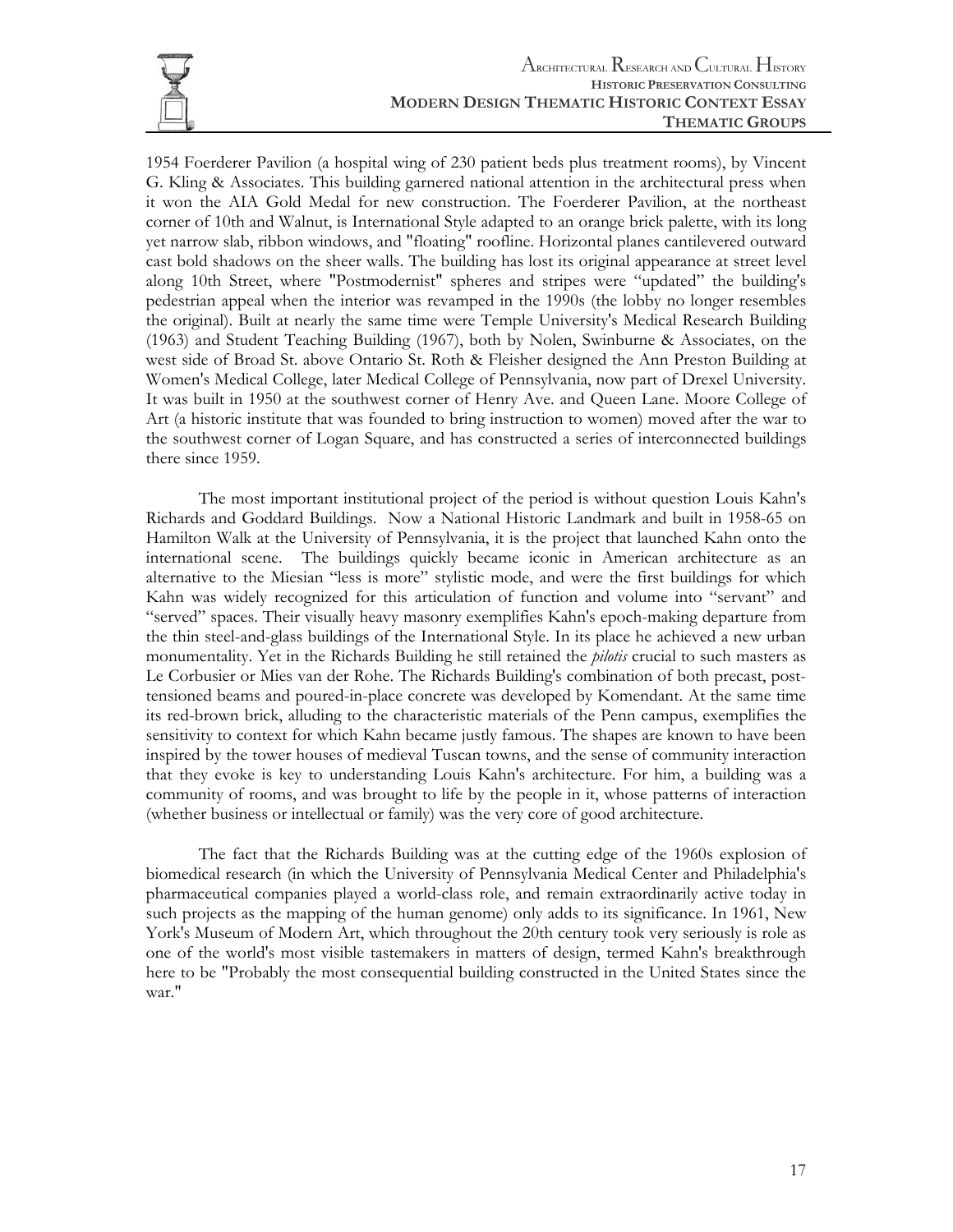



Richards and Goddard Buildings, University of Pennsylvania, 1958-1965, Louis I. Kahn, architect. Photograph by Emily T. Cooperman

As noted above, the University of Pennsylvania had a key role in Philadelphia postwar building and design. In addition to promoting Kahn's name for the Richards and Goddard Buildings project, Dean G. Holmes Perkins also had a substantial role in bringing important modern architects to Penn for campus commissions. Among the works by architects of national significance is the 1960 Hill House (originally Hill Hall), on Walnut Street between 33rd and 34th, by Eero Saarinen & Associates. One of Saarinen's last designs, it was constructed almost simultaneously with Kahn's Richards and Goddard Buildings, and responds to both the red brick context of Penn's Cope & Stewardson buildings and to program in a way that is analogous to, if not the same as Kahn's approach. The medieval fortress of Hill House reflects its original program as a dormitory for women only in a period when colleges and universities still maintained the role of *in loco parentis.* The building thus sequesters and protects its inhabitants. It can be reached by just a single public entrance, across a drawbridge spanning a moat. A high iron fence rings the building, permitting views onto the thick ivy vegetation but separating the citadel from the street. The exterior skin is clinker brick with notably misshapen pieces, giving a markedly rough texture and a deliberately archaic feel. On all four facades of the single big rectangle, relatively small windows for dorm rooms alternate between sharply vertical and strongly horizontal. They are seemingly jumbled yet follow a regular pattern. The most evocative view of the exterior is from the direction of Chestnut Street, with the building extending long and low at the edge of a field like an English manor house tucked into a slight hollow. Such historical allusions demonstrate that it is no coincidence that Robert Venturi worked for a time in Saarinen's firm.

Hill House contains one of the key midcentury interiors of Philadelphia: a soaring atrium capped with an airy openwork truss and suffused with gentle light from clerestories that peek above the building's dark clinker-brick facades (the contrast between the dark exterior and the pale atrium is intentional). Inside this space, what could have been overwhelming expanses of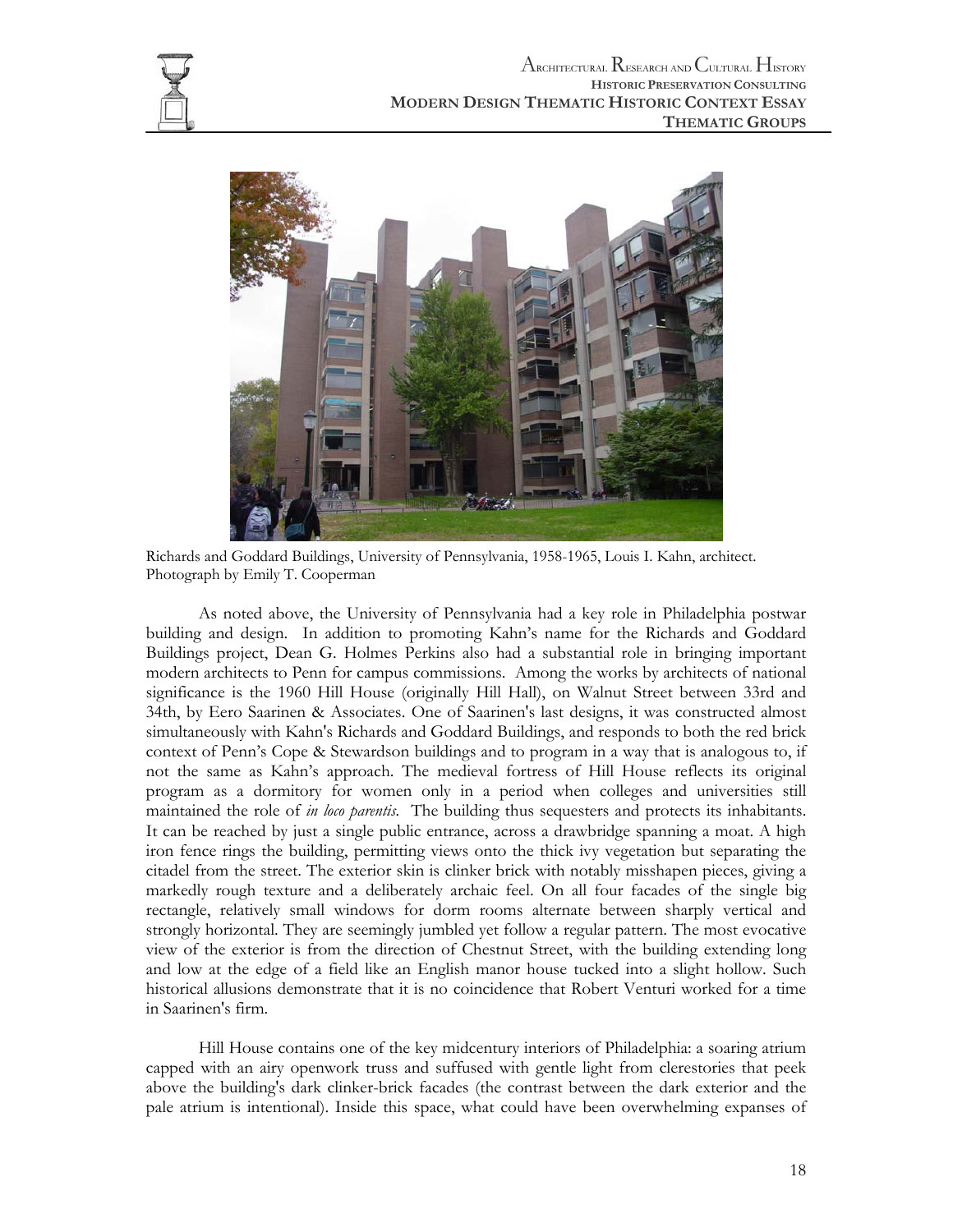

straight wall are broken by the texture of wooden shutters that can be adjusted by the residents to increase or decrease the barrier between the huge central rectangle and a ring of "small group" spaces that overlook it from a higher floor. These in turn open toward the dormitory rooms which ring the perimeter and look outward toward the city. The interior heart ringed by more individualized rooms brings meaningfulness back to the concept of a "public space" – space that can be a shared experience for a crowd who later dissipate before coming back together on another shared occasion.

Less successful, though significant as a sizeable project by a nationally significant American firm, is Richard Neutra & Associates' Graduate Residence Halls (originally called Married Student Housing) at the University of Pennsylvania, on Chestnut Street between 36th and 37th, dating from the very last year of Neutra's long life, 1970, and completed by his son. Their sheer grey exterior and horizontal ribbons of window, as well as rather choppy interior dorm rooms, are sober in ways not unrelated to Oskar Stonorov's public housing project, Southwark Plaza (discussed above). The Penn Graduate Residence Halls can therefore be characterized as a lesser work by this Los Angeles architect whose world-famous masterpieces included the Kaufmann House of 1946 in Palm Springs, California.

Another project from the same period in the University of Pennsylvania area is International House at 3701 Chestnut Street of 1965-1970. This project, which brought together contemporary design ideas that foregrounded the use of architectural concrete that ranged from Kahn's and Le Corbusier's work, British Brutalist tends, and the designs of Paul Rudolph at Yale University, as well as others. International House marked the emergence of Bower and Fradley (succeeded by Bower Lewis Thrower in 1978), who won the competition for the project in 1965. Like many designers in the region in the postwar period, John Bower (b. 1930) emerged from Vincent Kling's firm with the skills to take on large-scale projects successfully.

Mitchell/Giurgola Associates made a substantial contribution to the University camps in the form of the academic wing of the University Museum (2360 South Street, 1968-71) and the adjacent Garage (1968) at 3200 South Street. Both of these are significant for their success in achieving a serious monumentality and dynamism while responding to the University and Philadelphia context in details and materials.

Finally, the Penn campus and vicinity should be noted as the locus for another important design: the 1978 Institute for Scientific Information building at 3501 Market St. in Philadelphia by Venturi & Rauch is a salient example of one of the most important and best-known aspects of Venturi and Scott Brown's theory of "ducks" vs. "decorated sheds," concepts made worldfamous in *Learning from Las Vegas*, written in 1972 with Steven Izenour. The ISI is an important example of the "shed," which was characterized by the architects as "conventional shelter that *applies* symbols." This building housed (until very recently) an organization dedicated to the dissemination of scientific and most especially biomedical information, which is crucial to Philadelphia economically (Philadelphia is home to multiple medical schools and pharmaceutical companies and has a 250-year history of international prominence in medicine and biomedical research). The small squares that, like bits of digitized information, form the decoration of the façade, are concentrated at its center, and seem to flow outward, just as scientific information and data points flow outward from this building. Underneath this ground-breaking decoration, the building is a relatively practical rectangle prism with modernist ribbon windows.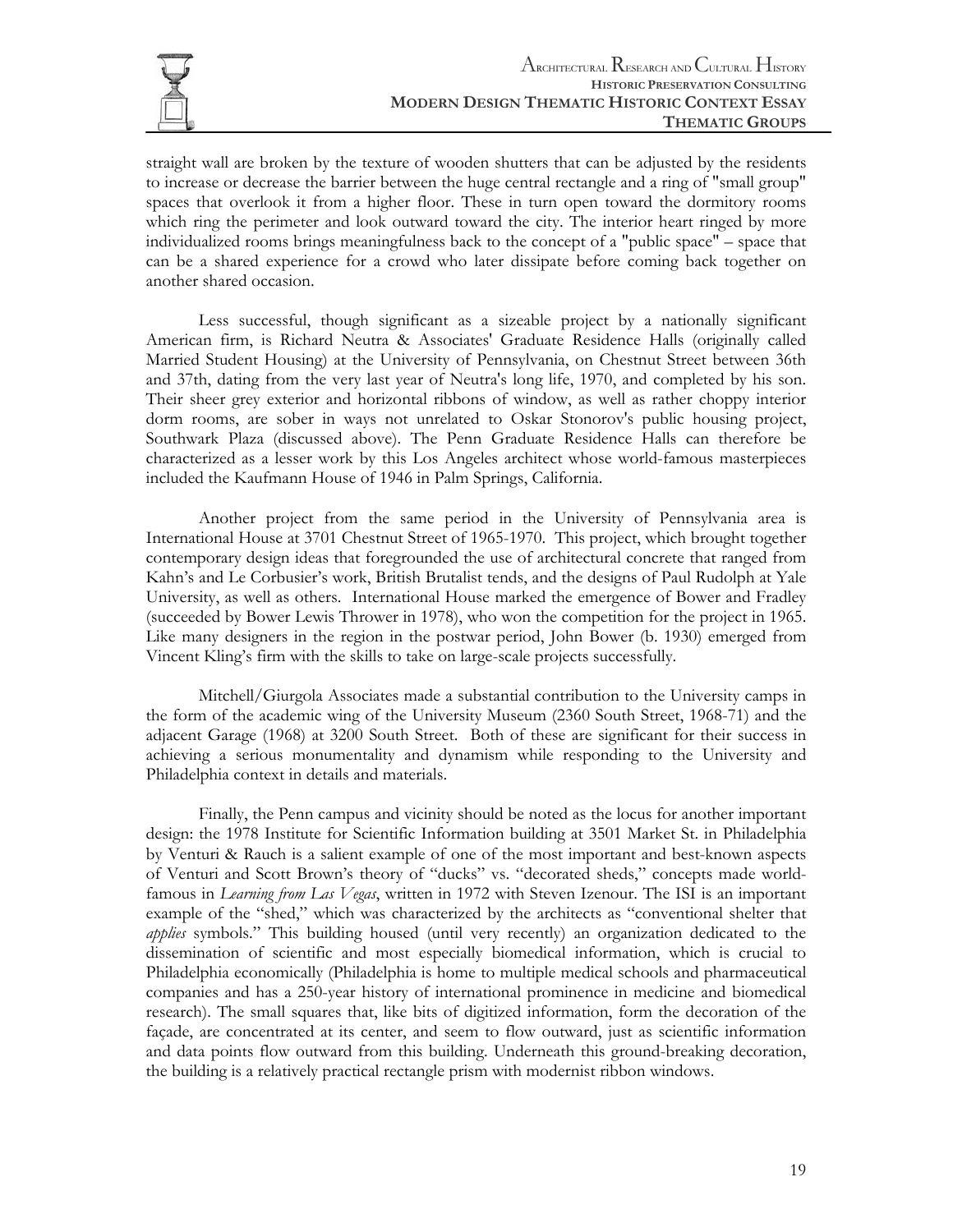

In parallel to the redevelopment and expansion that led to Philadelphia's public housing projects discussed above, a program to rebuild Philadelphia's schools, initiated under the much admired Mayor Richardson Dilworth (to whom should go some of the credit for Philadelphia's postwar renaissance), resulted in several notable projects. Among these are Mitchell/Giurgola Associates' William Penn High School, built in 1968-74 on Broad St. between Master and Jefferson. The partnership of Romaldo Giurgola, one of the illustrious members of Perkins's faculty at Penn, and Ehrman B. Mitchell (1924-2005) was formed in 1958, and the firm soon rose to become one of the most important in the region and beyond. Less successful as a design but also notable is the Clarence Pickett Middle School of 1968, on Wayne Ave. between Chelten and Rittenhouse Streets, by Geddes Brecher Qualls Cunningham. Much in the same manner as public housing projects of the period fell into disrepute, the intended image of stability and substance for adolescents resulted here in a fortress-like building that has been seen as problematic. In this way, however, it is important that the Clarence Pickett School is representative of a chapter in the history of educational architecture in the U.S. As in the arena of public housing, the design challenges were seen as severe: the architect was mandated to both maintain security and durability (schools see hard use day after day) yet not let the design suggest a prison to its inmates.

#### **5. Society Hill and Architectural Design around Independence Mall**

As noted above, Edmund Bacon's planning approach to the eastern end of downtown Philadelphia was one of the key developments in postwar Philadelphia. The creation of Independence Mall and the new Independence National Historical Park provided both a grand new setting for Independence Hall, Carpenter's Hall, and the First and Second Banks of the United States and swept away the dense nineteenth century city surrounding these newly monumentalized buildings. What is now Independence Mall had been occupied till the 1960s by commercial buildings and houses and was opened up under Bacon's direction following the vision of Roy F. Larson. The City Planning Commission had in mind the advent of the Bicentennial year, which would draw huge crowds. Another impetus to the revival of eastern Center City was the creation of Independence National Historical Park, which brought federal funding to the area as well as greater national publicity, increasing the flow of tourists.

An example of simply re-erecting a vanished past in this neighborhood is the building occupied by the American Philosophical Society Library. This organization was nationally important to intellectual life during the midcentury, but the building is an exception in Philadelphia's architecture reconstructed in 1954 at 127 S. 5th St. by Martin, Stewart & Noble looked back to history and not forward toward Philadelphia's future. This reproduction of the facade of Dr. William Thornton's long-gone Library Company of Philadelphia built in 1789 is representative of the attitude to historic form in Independence Mall at the time of its creation in 1943.

To the east, in the residential area of Society Hill, the African American neighborhood was swept away by redevelopment and renovation of surviving eighteenth and early nineteenthcentury buildings. There, in addition to Pei's towers already noted, new residential construction at smaller scale was woven into existing fabric, and generally responding to the existing historic buildings with sensitivity and resulting in a visually engaging neighborhood of layered yet generally cohesive design. One of the midcentury's notable designs, the Eli Zebooker House and Office of 1968, by Mitchell/Giurgola Associates, at 110-112 Delancey Street, is ahistorical yet respectful of its eighteenth-century neighborhood. The same can also be said for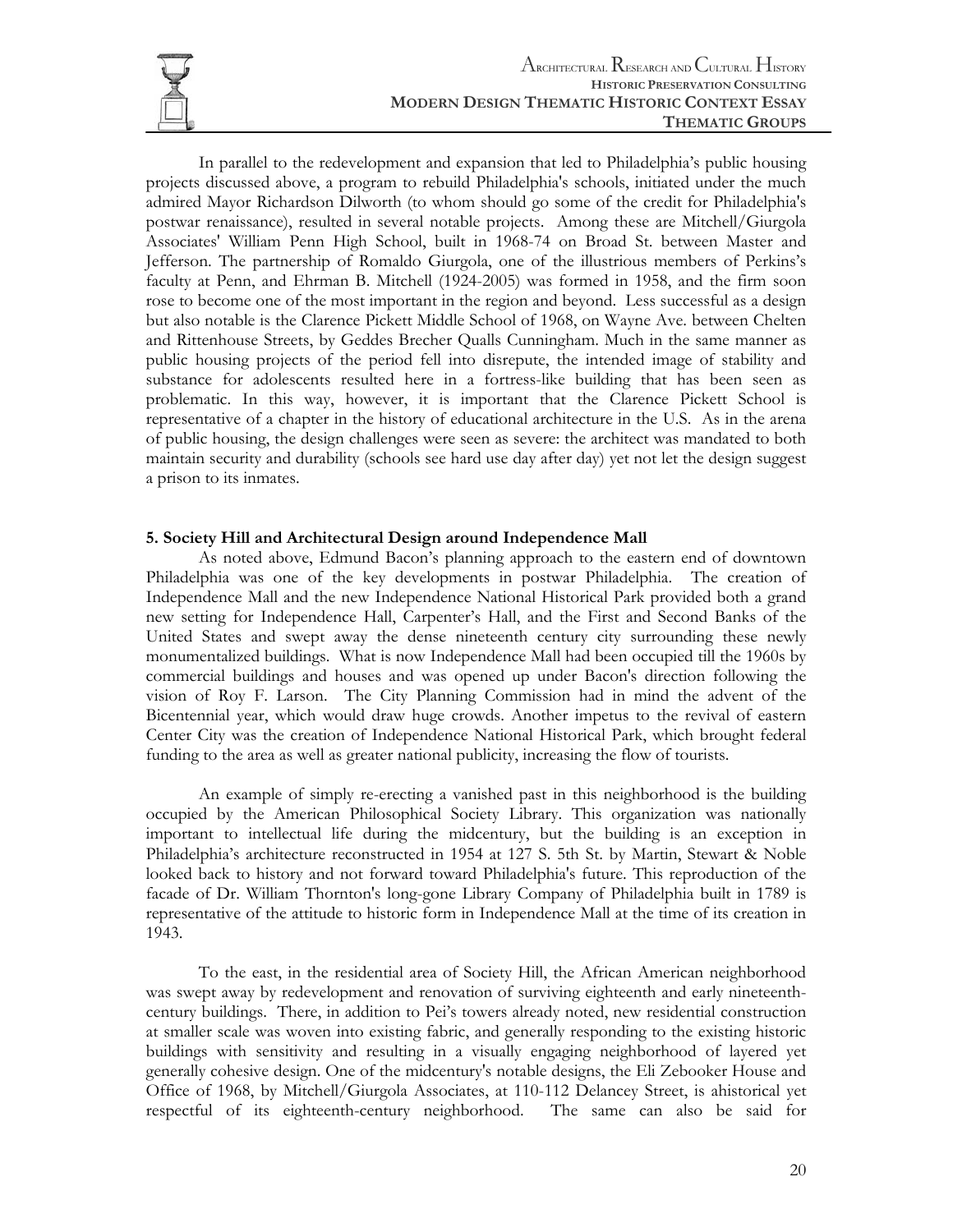

Mitchell/Giurgola's Franklin Roberts House one block down at 230 Delancey Street, also of 1968. This coexistence of new and old has spread southward in the ensuing decades into Queen Village (Southwark) and down Passyunk Avenue.

Innovative modernist design in connection with historic sites is particularly notable in two examples, one of which no longer survives. Demolished is the rigorously Modernist Liberty Bell Pavilion by Mitchell/Giurgola Associates, formerly on Independence Mall south of Market Street. It was constructed in 1974 in anticipation of the Bicentennial Celebration. Equally important and still extant is Franklin Court, created in the same year by Venturi & Rauch. Benjamin Franklin's long-vanished house is evocatively and inventively suggested in outline, a more intelligent solution on this cramped site than a literal reconstruction would have been.

The redevelopment area around the new Mall also became the locus for a group of new buildings. The Bicentennial of 1976 further reinforced redevelopment and new construction in the area. Along the new mall, at 100 North 6th St., the Federal Reserve Bank, 100 North 6th Street, was constructed in 1973-76 (just in time for Bicentennial observers) to designs by Ewing Cole Erdman Rizzio Cherry Parsky, a firm that followed in the footsteps of Kling's practice in gaining large-scale projects beginning in this period. The Federal Reserve had a tradition of building high-budget, "landmark" structures in the approximately one dozen cities in the United States that are home to one of the Federal Reserve Banks (these cities were chosen long ago in accord with regional population distribution across the U.S.). Each of these Federal Reserve buildings is also meant to look secure, since they do handle gigantic amounts of financial paper in their vaults. Boston's, for example, is a gleaming and forbidding steel-clad tower along the waterfront. Philadelphia's 1973-76 low-rise is similarly an example of this expression of purpose.

Considering that the budget was extremely generous and the location fronting Independence Mall was high-profile, Philadelphia's Federal Reserve Bank was not well received by the national architectural press that found it too heavy-handed. In addition to the expression of purpose, machine-age Le Corbusier is the clear reference here, but at the time of its construction, when social consciousness was sweeping the nation, and Philadelphia's homeless were clearly visible on blocks to the north, this building sent a message about government to an unappreciative audience.

In contrast, one of the best modernist designs in Philadelphia from the period 1945-80 stands to the south: the headquarters of Rohm and Haas, built in 1964 and designed by Pietro Belluschi, who was then dean of the highly regarded School of Architecture at Massachusetts Institute of Technology. Its ahistorical forms make no reference to eighteenth-century Philadelphia, yet its openwork patterns cast a welcoming face toward strangers who troop past on their way to the Liberty Bell. Rohm and Haas is a large building yet carries itself with grace – the very opposite of the Federal Reserve Bank. The building has the added significance of being the flagship of one of the Delaware Valley's giant pharmaceutical companies. Philadelphia has been a leader in pharmaceuticals ever since the mid-twentieth century. This is almost the only industry (aside from medical care, higher education, and classical music) in which 21st-century Philadelphia retains its former world-class glory.

But we must remember that Philadelphia is also remarkable, in fact is on a par with any other city in the Western Hemisphere, in another arena: its 300-year survey of still-extant architecture and city planning, of which 1945-1980 is a very important chapter.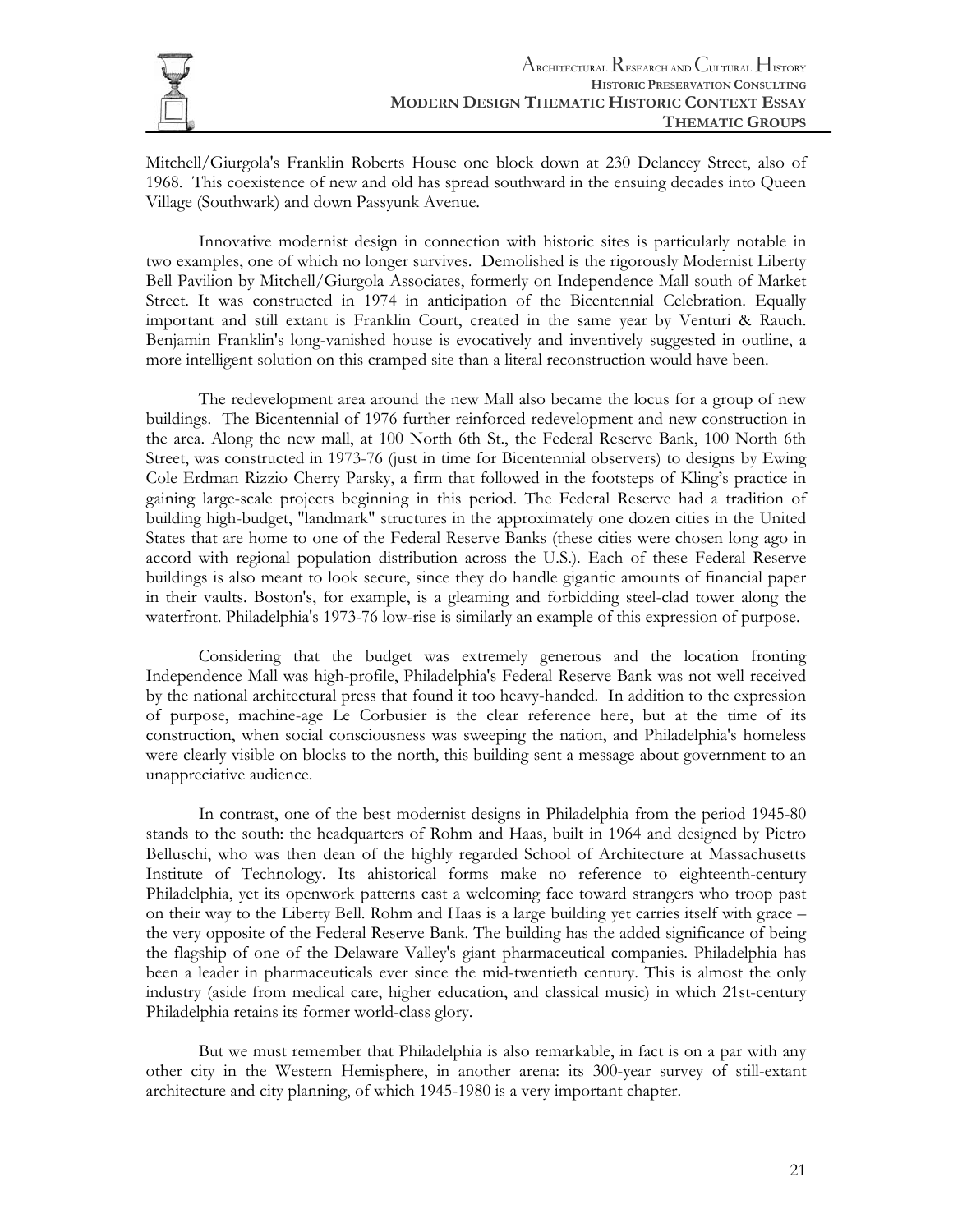

## **6. Market Street East and The Gallery**

To counter the pull of suburban malls and retain vitality in downtown Philadelphia, Edmund Bacon proposed the Galleria (Gallery) for Market Street between 9th and 10th. The concept went through many revisions, and it was finally constructed in two phases, the first in 1975 by Bower & Fradley and the second by Cope Linder. It was a large and very visible piece of urban renewal that was intended to link the area around City Hall and Reading Terminal, to the Independence Mall that was being opened up. In retrospect, the Gallery is has suffered from being too much like its suburban counterparts, and therefore not engaging the outdoor pedestrian and the street. It was a key step in reviving economic growth along Market Street (Philadelphia's traditional commercial and retail core), and it was serviceable as a mall design. Its main significance is as a reflection of Philadelphia's importance as an important generator of American planning ideas after the Second World War, and in its role in reshaping the public's experience of East Market Street. Ideas that were nursed under Bacon spread to cities of all sizes across the United States. Although some of them were attacked by critics such as Jane Jacobs, they are important as parts of a broader discussion.

Almost across the street stands a related piece of the rebirth of Market Street East. 1234 Market Street, a 20-story office tower built in 1972, is also by Bower & Fradley. The major investor in 1234 Market Street was the same Philadelphia Savings Fund Society that built the adjacent Howe & Lescaze tower which, before its demise, was truly a tradition in the Quaker city, with roots in the early nineteenth century. The 1234 Market Street building sported its own architecture distinct from the PSFS tower; the new structure was marked by a multilevel lobby of blocky stone-faced masses, relieved by plentiful sunlight which filtered down through two levels of subterranean concourse. There the building connected directly to the Market East subway and rail links, with a pedestrian flow underneath Market Street that echoed what the same planners (hired by Ed Bacon) had achieved in Penn Center, on the other side of City Hall. These Market East concourses would ultimately flow into the lower levels of the Gallery. The last big stroke of the plan, finally accomplished with federal funds, was a tunnel joining the commuter rail lines coming into the Reading Terminal on Market Street East to the Suburban Station at Penn Center, whence the lines flowed to 30th Street Station and points west. This did achieve its prime objective: increasing the flow of people into Philadelphia to shop, dine, and experience the city's entertainment and cultural attractions.

#### **7. Mitchell/Giurgola**

In addition to those buildings designed by Mitchell/Giurgola already mentioned, a number of other projects by the firm merit discussion under the rubric of this essay. One of the most prominent and significant modernist designs in Philadelphia in mid-century is the United Fund (United Way) Building of 1968-71, at the intersection of Cherry Street and the Benjamin Franklin Parkway. To prevent tall buildings from interrupting views along the Benjamin Franklin Parkway, the city had imposed height limits in this neighborhood by the 1930s. In addition, the building site was trapezoidal, resulting from the diagonal Parkway's intersection with the grid of Center City. The seven-story structure is a sophisticated and nationally influential response to these site limitations and the classicizing architecture on Logan Circle in its breaking up of the mass into lights and darks, its proportions, scale, and overall composition.

Unlike many buildings of midcentury which had uniform exteriors, each elevation of the United Way Building responds to the unique conditions that it faces. Using distinctly different,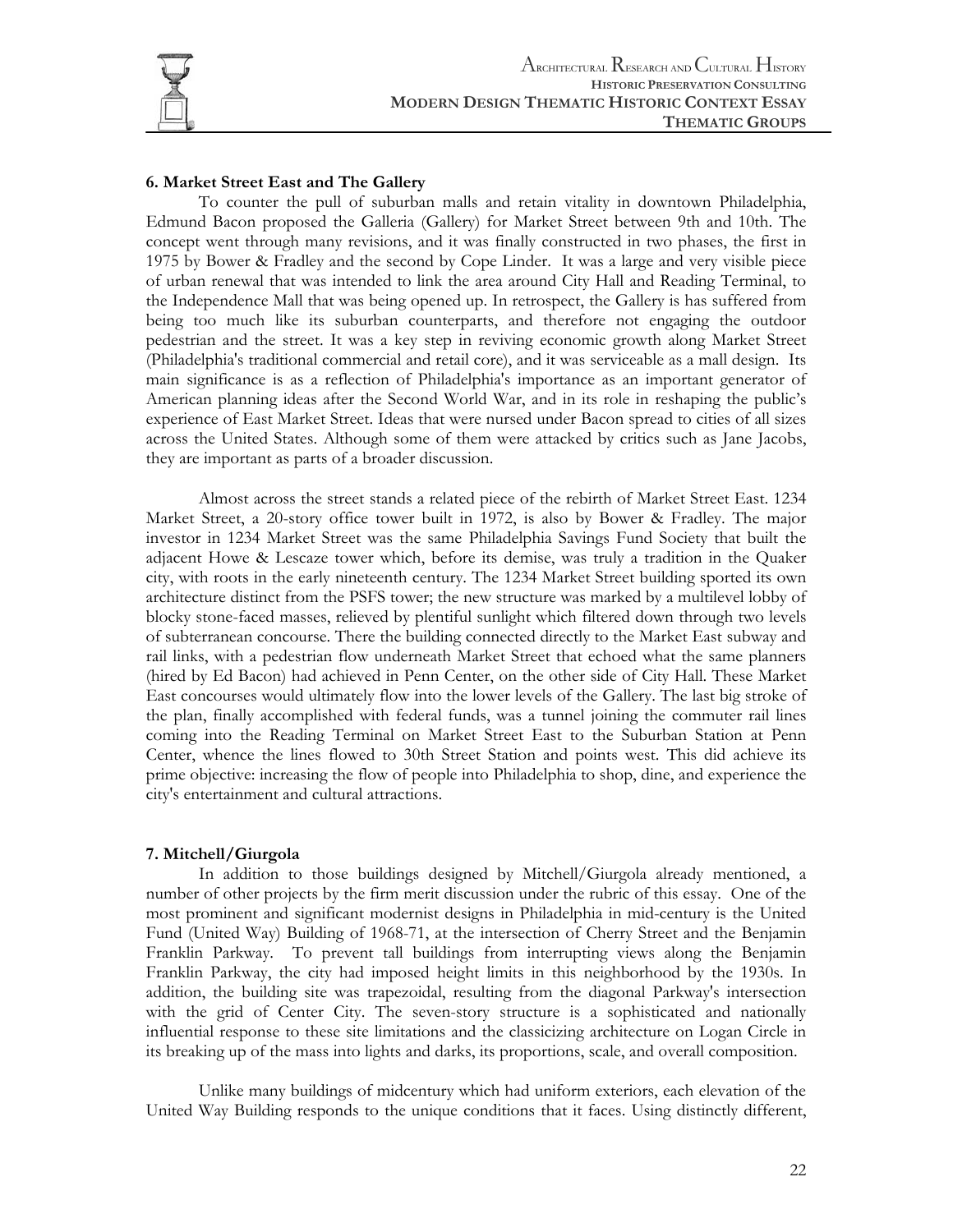

yet harmonized, facades became one of the hallmarks of Mitchell/Giurgola. Here the north side is a curtain wall of gray-tinted glass that allows maximum light into office spaces. The west wall is shielded from the sun by horizontal concrete sunscreens, another favorite device of Mitchell/Giurgola Associates which was an updated interpretation of the concrete *brise-soleil* pioneered by the Swiss-French architect Le Corbusier. The south wall, of structural concrete, has deeply recessed windows that block the sunlight but permit views of Logan Circle. Mitchell Giurgola demonstrated their subtle mastery by avoiding any visual quarrel between their thoroughly Modernist building and the grandly ornate, mid-nineteenth-century brownstone Cathedral of Saints Peter and Paul on an adjacent parcel.

The Penn Mutual Building of 1970 by the same firm employs something of the same careful response to site – setting back from Independence Square (to the south of Independence Hall) in order to leave room for the facade—that was preserved from John Haviland's Egyptian Revival building for the Pennsylvania Fire Insurance Company, which had stood along Walnut Street since 1838. Giurgola's tower is a refined and polished form of the Brutalism that swept architecture of the 1960s and early 1970s as an after-effect of Le Corbusier's late works in *béton brut* (exposed concrete). Such concrete architecture tends toward boldness and power and rarely has the subtlety of the work of Mitchell/Giurgola. Like I. M. Pei in the Society Hill Towers, Giurgola chose for the east facade a repeating module of window frames that is vertically oriented, not horizontally, and is proportioned in a way that is appropriate both to the scale of the building and to its historic context. The result is a fabric of rectangular openings that subtly refer to those of eighteenth- and early-nineteenth-century Philadelphia architecture, and also to those of early-twentieth-century Neocolonial, for example the Curtis Building diagonally across the intersection at Walnut Street. For the north facade, just as in their INA Tower discussed below, Mitchell/Giurgola chose an almost fully glazed facade to let in as much light as one can get from the north. The Penn Mutual Tower is assertive enough to hold its own in a neighborhood full of interesting architecture from many periods. It finds a place in here yet sharply abjures any tendency toward pastiche.

The INA Tower, 1975, at 17th and Arch Streets, repeats many of the firm's influential motifs, but this time in a simple vertical box in a sleek skin of pale-green enameled aluminum and tinted glass. As an addition to Stewardson & Page's 1925 building for the Insurance Company of North America (a neo-Georgian midrise of brick with white trim at a highly visible corner along the Benjamin Franklin Parkway, built for a company that dated all the way back to 1792), the addition by Mitchell/Giurgola is creative, welcoming, and elegant. Its pale colors and the transparency of its glass north wall help to lighten the building's bulk in a fairly dense area of Center City and thus both asserts itself and does not overpower its neighbors. Its frankly machine-like midsection is a functionalist expression of where the heating/cooling systems are located, yet this stripe is carefully matched to the thick white stripe of cornice on the Stewardson & Page building. Here again, contextuality is a key hallmark of the Philadelphia School.

#### **8. The Decorated Shed**

To truly understand the period 1945-80, the term "Postmodern" should not be overused to tag buildings near the end of this time span; instead, dates and specific qualities make better sense of design in the built environment. Cultural critics and historians on both sides of the Atlantic Ocean have pointed out that "post"-modernism is a problematic label that was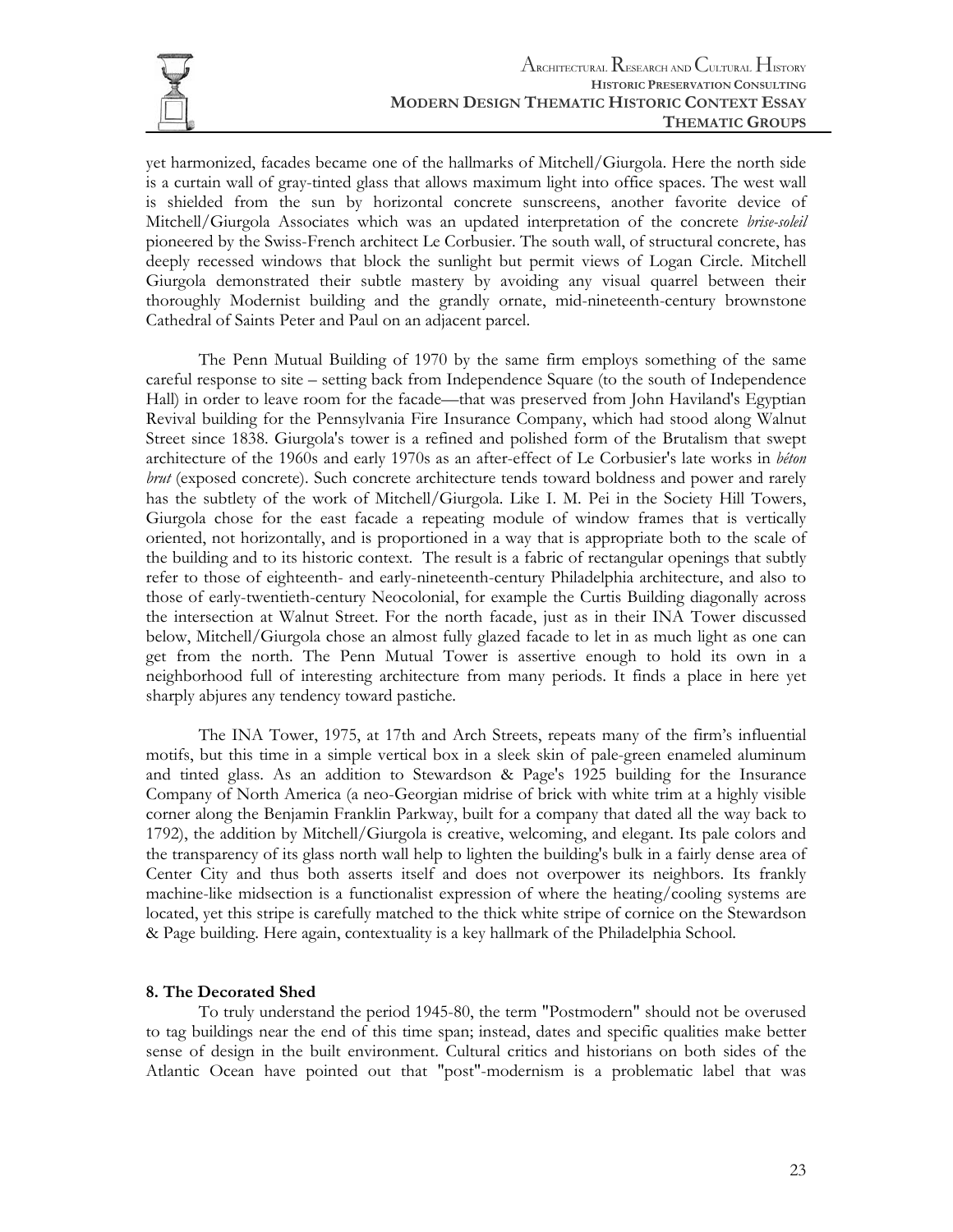

transferred to architecture from literary criticism and sociology.<sup>22</sup> Robert Venturi and Denise Scott Brown still define themselves today as "Modernists" when they discuss their architecture in public. They view their works and their influence as part of the continuing story of Modern architecture. Indeed it is undeniable that they continue developments that can be seen in Kahn (who is always classified as a late Modernist) and even in late Le Corbusier (the quintessential High Modernist). For this reason, the "Philadelphia School" label is convenient, as it recognizes the important connections between Kahn, the late followers of Paul Cret, Giurgola, and Venturi Scott Brown. VSBA's allusiveness is neither lower nor higher in artistic quality and historic significance than the achievements of Giurgola or Kahn; it is simply a slightly different, though related, direction. Philadelphia is fortunate to have significant examples of both "sides" of the Philadelphia School.

An idea that is crucial to understanding the work of Venturi Scott Brown and their followers is that some of the world's best architecture is simultaneously both highbrow and populist. This idea too had lurked behind the Modern Movement of the 1920s (even the PSFS Building of 1930), and behind the very concept of modernity as it was understood beginning in the nineteenth century.23 But at its best the Philadelphia School achieved a profound balancing act between humble and sophisticated in ways not explored by earlier Modern masters. Such balance, it need hardly be said, is particularly appropriate in the city publicly identified with Quaker culture (however debatable this simplistic version of the rich heritage of the city may be).

An example that reflects both the philosophy of the "decorated shed" and the needs of its program is the Mummers Museum, 1975-76, by Ueland & Junker, at 2d St. and Washington Ave., acts as a sign of billboard dimensions placed along the very wide Washington Avenue, just like the advertising that can be spotted from cars along the Las Vegas strip. Such car culture had famously been a starting point for Venturi and Scott Brown's landmark book *Learning from Las Vegas.* The Mummers Museum is a South Philadelphia "headquarters" for a long-standing and well-known Philadelphia tradition. Bright colors and oversized graphics are brilliantly appropriate here as a reflection of the strong colors and flashing sequins of the New Years' Day strutters on Broad Street. In the Mummers Museum, architecture dances with history in a colorful and quite Philadelphian way, by means of waves built into the facade that simultaneously echo the big "wings" of Mummers' costumes and also the zigzag ornament of 1930s American Art Deco. Art Deco, it must be remembered, was a 1930s architectural trend that, like "Postmodern," celebrated pop culture in a sophisticated way. As Venturi had pointed out back in 1966 in *Complexity and Contradiction,* architecture as sign-symbol is an idea with a long history in Europe, hundreds of years before the twentieth century.

In addition to the Institute for Scientific Research, already noted, a salient example of this approach is, not surprisingly, another Philadelphia venture by Venturi & Rauch was their series of projects for the Basco company. These too apply a fascination with signage to decorate

in Charles Baudelaire's essays in criticism. Thus "modern-ness" is not the province of the 1920s, nor of the twentieth century, but rather of the entire era from the mid-nineteenth century to the beginning of the twenty-first. The Modern Movement (those two words together, with capital letters) is an architectural category that generally refers to European-influenced buildings from the 1920s through the 1950s. See for ex. Harry Francis Mallgrave, *Modern Architectural Theory*

 $\overline{a}$ 

<sup>&</sup>lt;sup>22</sup> See for example K. Michael Hays ed., *Architecture Theory Since 1968* (Cambridge: MIT Press, 1998).<br><sup>23</sup> "Being modern," it should not be forgotten, was set forth as a criterion in the arts in the 1840s in Paris,

 <sup>(</sup>Cambridge: Cambridge Univ. Press, 2005).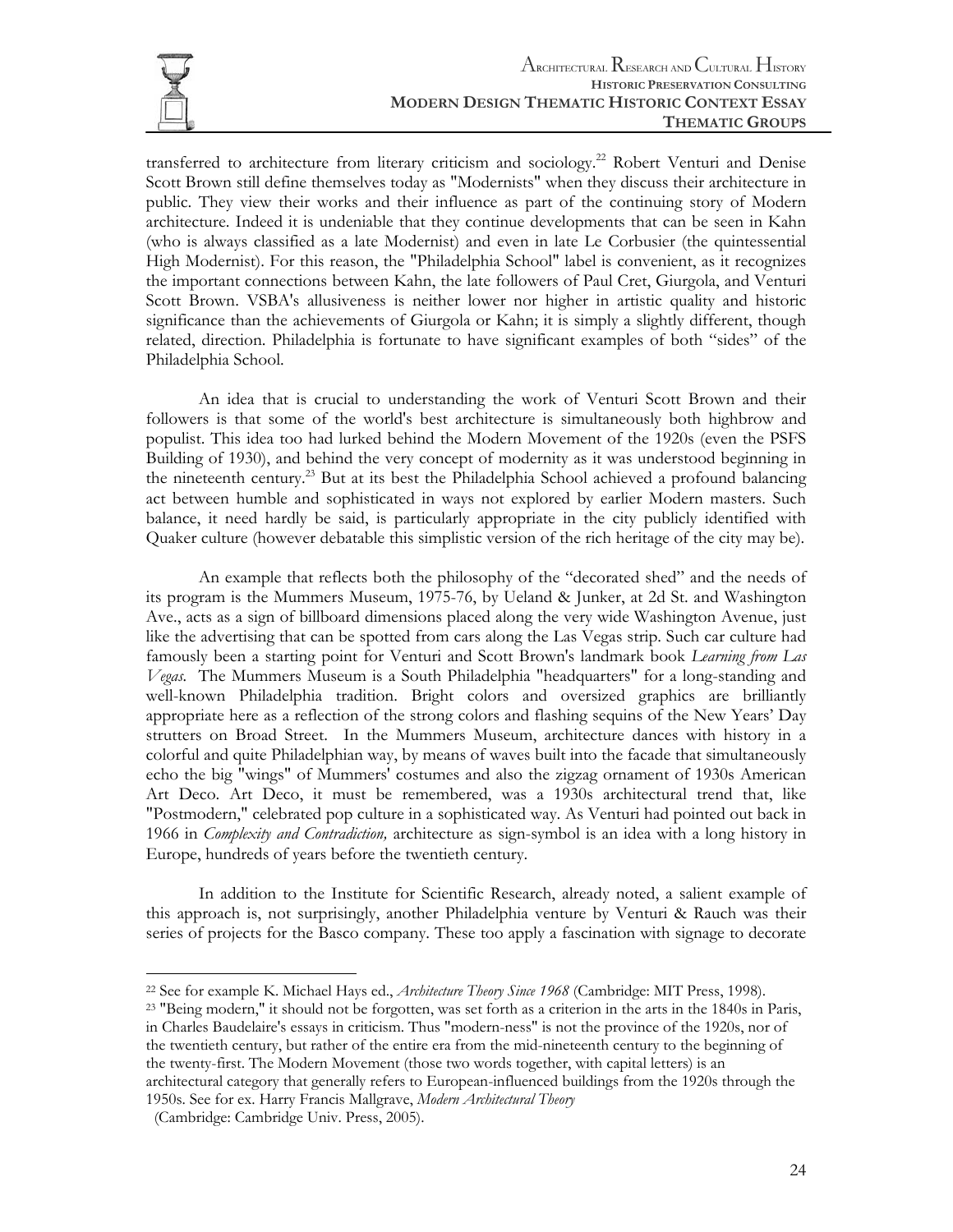

commercial warehouses with a "lowbrow" audience (Basco was an inexpensive home appliance retailer). The BASCO Building at Roosevelt Boulevard and Woodhaven Road (an extensive 1977 remodeling of an earlier building) is a good example.

It is an aesthetic that lends itself particularly well to public buildings for local neighborhoods (as mentioned above, Philadelphia has long born the sobriquet "the city of neighborhoods"), and the work of Friday Architects in various such projects exemplify this in a number of locations in the city. One of the best examples of their work is the Old Pine Street Community Center, 1974, at 4<sup>th</sup> and Lombard Streets, is a superb application of Venturi and Scott Brown's concept of the decorated shed. This firm was formed by Donald Matzkin (b. 1940) and Peter Aarfa (b. 1935) in 1968. The straightforward plan, boxy in order to be costeffective, is eminently appropriate for such a program. Yet this building is engaging in scale, shape, and materials, which is equally crucial in a community center, while not calling undue attention to itself. It inflects itself to its historic Society Hill neighbors with its white trim and varied brickwork (running bond alternating with reverse Flemish bond), alluding to the patterned brickwork visible in eighteenth-century houses down the street. The windows are modern in their simplicity, yet their panes harmonize with Georgian ones. Glass brick, a 1930s Moderne touch, signals the entrance.

The same glass block was used more exuberantly in the Grays Ferry Neighborhood Community Center of 1978, also by Friday Architects, at 2730 Dickinson St. It consists of extensive alterations and additions to a Methodist church. Friday Architects essentially wrapped the 1920s Tudor-style church with curves of glass block and stainless steel, in an homage to 1930s Art Deco that has been humorously dubbed "Main Street moderne."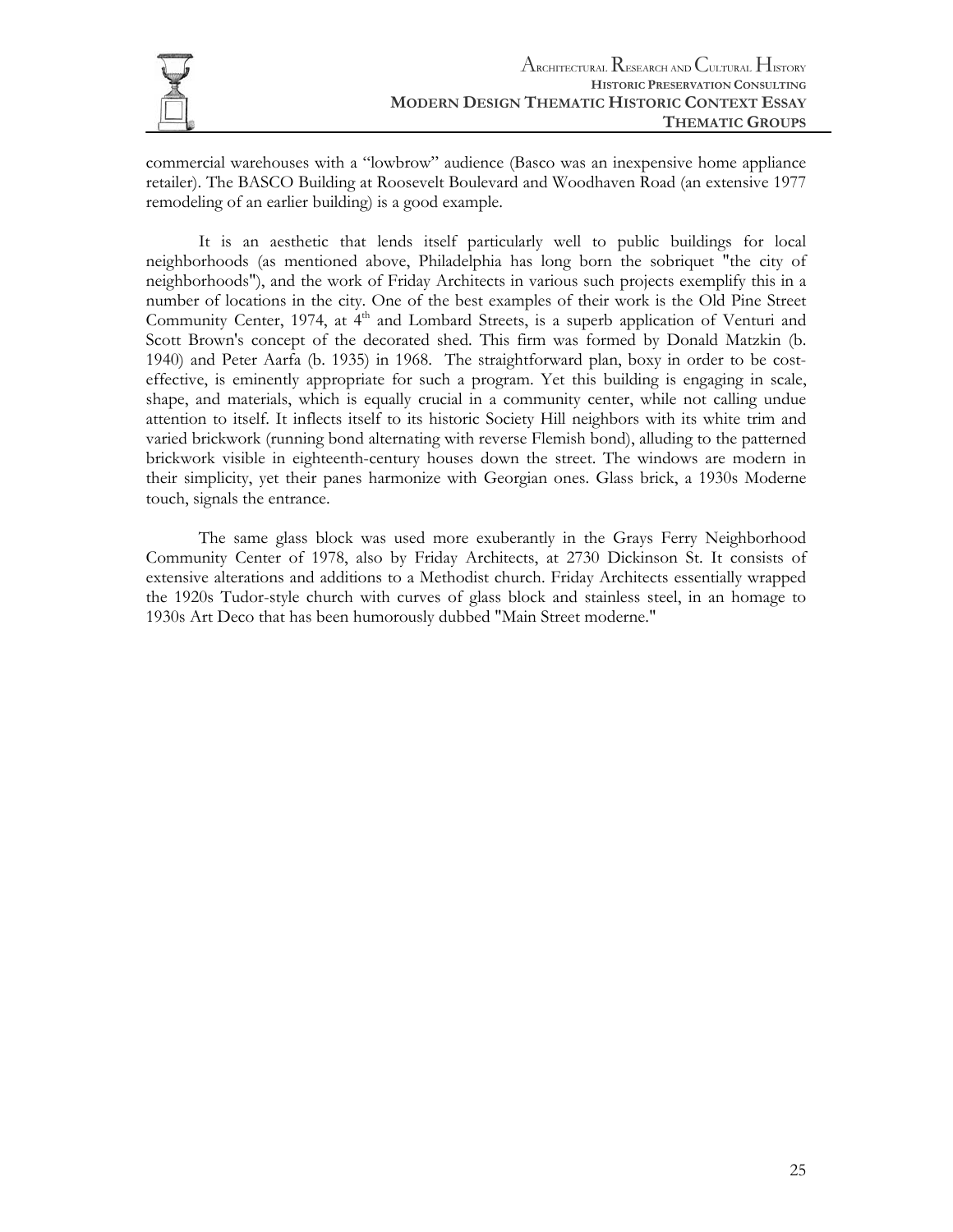

## **KEY BIBLIOGRAPHY**

- American Institute of Architects, Philadelphia Chapter. *Philadelphia Architecture.* New York: Reinhold, 1961.
- *Architettura; Cronache e Storia* 18, 2 (June 1972): 72-129. Special issue dedicated to the work of Oskar Stonorov.
- Bacon, Edmund. "Downtown Philadelphia: A Lesson in Design for Urban Growth." *Architectural Record* 129 (May 1961): 131-46.
- Bacon, Edmund. "Time, Turf, Architects and Planners." *Architectural Record* (March 1976): 97- 102.
- Barefoot, N. Carl Jr. "The Philadelphia Story." *AIA Journal* 35 (June 1961): 91-95.
- Brownlee, David B., and David G. De Long. *Louis I. Kahn, In the Realm of Architecture.* New York: Rizzoli, 1991.
- Brownlee, David B., and David G. De Long. *Out of the Ordinary: Robert Venturi, Denise Scott Brown and Associates.* Philadelphia: Philadelphia Museum of Art, 2001.
- Dean, Andrea Oppenheimer. "Profile of the Firm Award Recipient: Mitchell/Giurgola." *AIA Journal* (April 1976): 58-61.
- Dunlop, Beth. "Post-Renaissance Philadelphia." *AIA Journal* (March 1976): 31-51.
- Gallery, John Andrew ed. *Philadelphia Architecture: A Guide to the City*. 2d ed. Philadelphia: Foundation for Architecture, 1994.
- Giurgola, Romaldo, et al. *Mitchell/Giurgola Architects.* New York: Rizzoli, 1983.
- "Houses by Louis I. Kahn." *Architecture and Urbanism* 461 (Feb. 2009): 12-188.
- Merkel, Jayne. *Eero Saarinen.* London: Phaidon, 2005.
- O'Gorman, James F. and Jeffrey A. Cohen, George E. Thomas, and G. Holmes Perkins. *Drawing Toward Building: Philadelphia Architectural Graphics, 1732-1986*. Philadelphia: Published for the Pennsylvania Academy of the Fine Arts by the University of Pennsylvania Press, 1986.
- Pelkonen, Eeva-Liisa ed. *Eero Saarinen: Shaping the Future.* New Haven: Yale Univ. Press, 2006.
- *Progressive Architecture* (April 1976): 6-75. A series of articles, the bulk of this issue, devoted to Philadelphia.
- Regional Planning Federation of the Philadelphia Tri-State District. *The Regional Plan of the Philadelphia Tri-State District.* 1932.